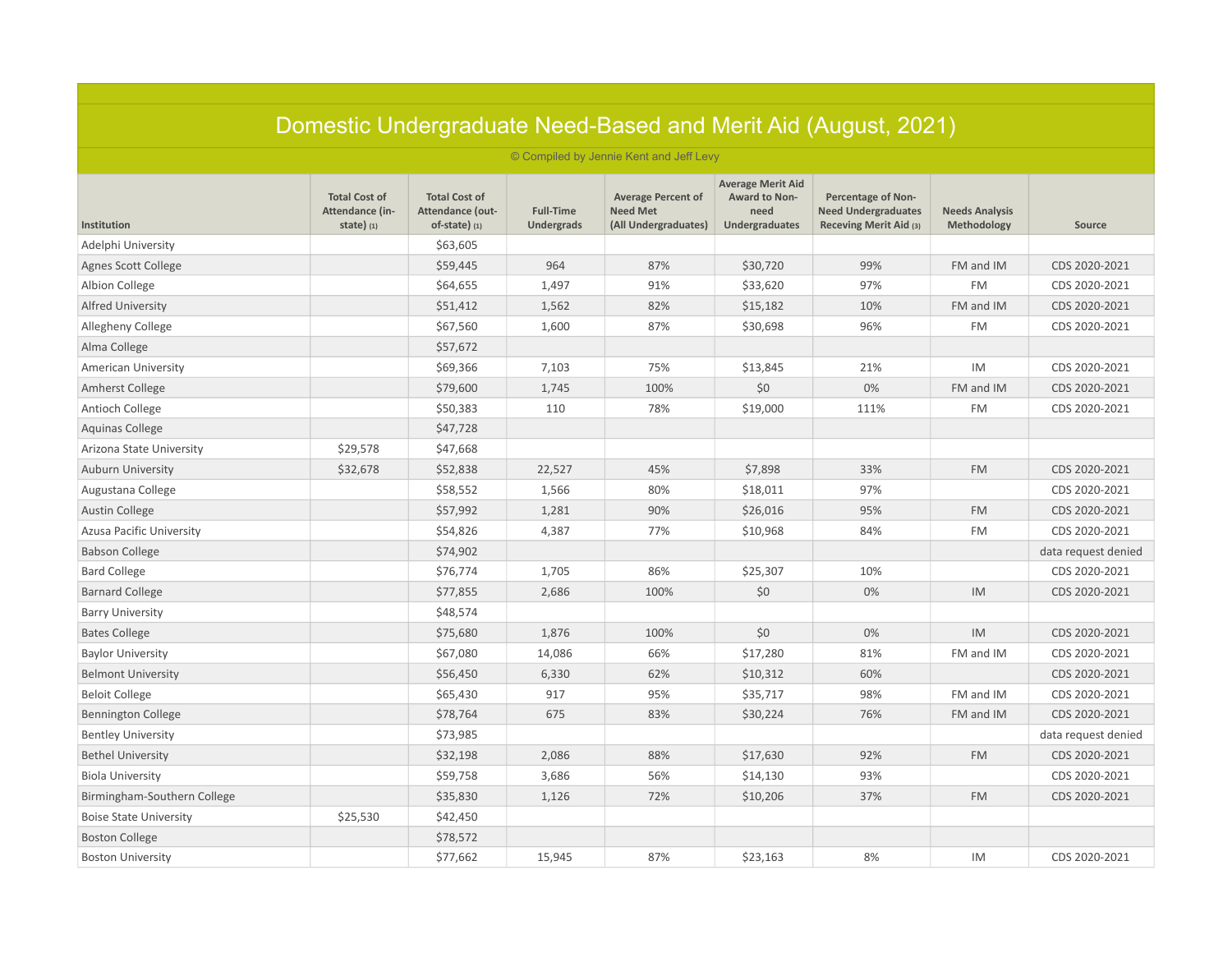|                                            |                                                                                                  |                                                           |                                |                                                                      |                                                                     | Domestic Undergraduate Need-Based and Merit Aid (August, 2021)                    |                                      |               |
|--------------------------------------------|--------------------------------------------------------------------------------------------------|-----------------------------------------------------------|--------------------------------|----------------------------------------------------------------------|---------------------------------------------------------------------|-----------------------------------------------------------------------------------|--------------------------------------|---------------|
|                                            |                                                                                                  |                                                           |                                | © Compiled by Jennie Kent and Jeff Levy                              |                                                                     |                                                                                   |                                      |               |
| Institution                                | <b>Total Cost of</b><br>Attendance (in-<br>state $\left( \begin{array}{c} 1 \end{array} \right)$ | <b>Total Cost of</b><br>Attendance (out-<br>of-state) (1) | <b>Full-Time</b><br>Undergrads | <b>Average Percent of</b><br><b>Need Met</b><br>(All Undergraduates) | <b>Average Merit Aid</b><br>Award to Non-<br>need<br>Undergraduates | <b>Percentage of Non-</b><br><b>Need Undergraduates</b><br>Receving Merit Aid (3) | <b>Needs Analysis</b><br>Methodology | Source        |
| <b>Bowdoin College</b>                     |                                                                                                  | \$71,880                                                  | 1,776                          | 100%                                                                 | \$1,000                                                             | 3%                                                                                | IM                                   | CDS 2020-2021 |
| <b>Bradley University</b>                  |                                                                                                  | \$50,200                                                  | 4508                           | 75%                                                                  | \$12,930                                                            | 95%                                                                               | <b>FM</b>                            | CDS 2020-2021 |
| <b>Brandeis University</b>                 |                                                                                                  | \$76,195                                                  | 3,631                          | 100%                                                                 | \$14,999                                                            | 29%                                                                               |                                      | CDS 2020-2021 |
| Brigham Young University                   |                                                                                                  | $$19,594$ (2)                                             | 28,112                         | 36%                                                                  | \$4,220                                                             | 54%                                                                               | <b>FM</b>                            | CDS 2020-2021 |
| <b>Brown University</b>                    |                                                                                                  | \$80,448                                                  | 6,577                          | 100%                                                                 | \$15,035                                                            | <1%                                                                               | FM and IM                            | CDS 2020-2021 |
| <b>Bryant University</b>                   |                                                                                                  | \$65,706                                                  |                                |                                                                      |                                                                     |                                                                                   |                                      |               |
| Bryn Mawr College                          |                                                                                                  | \$73,540                                                  | 1,297                          | 100%                                                                 | \$19,389                                                            | 43%                                                                               | FM and IM                            | CDS 2020-2021 |
| <b>Bucknell University</b>                 |                                                                                                  | \$75,922                                                  | 3,684                          | 94%                                                                  | \$19,839                                                            | 14%                                                                               | FM and IM                            | CDS 2020-2021 |
| <b>Butler University</b>                   |                                                                                                  | \$61,830                                                  | 4,511                          | 70%                                                                  | \$18,528                                                            | 90%                                                                               | <b>FM</b>                            | CDS 2020-2021 |
| California College of the Arts             |                                                                                                  | \$74,680                                                  |                                |                                                                      |                                                                     |                                                                                   |                                      |               |
| California Institute of Technology         |                                                                                                  | \$77,718                                                  | 901                            | 100%                                                                 | \$0                                                                 | 0%                                                                                | FM and IM                            | CDS 2020-2021 |
| California Poly State U. - San Luis Obispo | \$28,843                                                                                         | \$44,743                                                  | 19,589                         | 49%                                                                  | \$1,473                                                             | 15%                                                                               | <b>FM</b>                            | CDS 2020-2021 |
| California State Poly. U. - Pomona         | \$28,182                                                                                         | \$40,062                                                  |                                |                                                                      |                                                                     |                                                                                   |                                      |               |
| California State University - Long Beach   | \$24,194                                                                                         | \$36,074                                                  | 28,444                         | 53%                                                                  | \$3,643                                                             | 5%                                                                                |                                      | CDS 2020-2021 |
| California State University - Los Angeles  | \$29,076                                                                                         | \$40,956                                                  | 19,251                         | 63%                                                                  | \$3,977                                                             | 2%                                                                                | <b>FM</b>                            | CDS 2020-2021 |
| California State University - Northridge   | \$23,317                                                                                         | \$35,197                                                  | 29,275                         |                                                                      | \$2,101                                                             | 97%                                                                               |                                      | CDS 2020-2021 |
| Carleton College                           |                                                                                                  | \$77,100                                                  | 1,918                          | 100%                                                                 | \$4,371                                                             | 2%                                                                                | FM and IM                            | CDS 2020-2021 |
| Carnegie Mellon University                 |                                                                                                  | \$76,760                                                  | 6,760                          | 98%                                                                  | \$37,835                                                            | 8%                                                                                | FM and IM                            | CDS 2020-2021 |
| Case Western Reserve University            |                                                                                                  | \$72,128                                                  | 5,285                          | 97%                                                                  | \$24,039                                                            | 72%                                                                               | FM and IM                            | CDS 2020-2021 |
| Catawba College                            |                                                                                                  | \$47,074                                                  | 1,182                          | 83%                                                                  | \$16,582                                                            | 96%                                                                               | <b>FM</b>                            | CDS 2020-2021 |
| <b>Catholic University</b>                 |                                                                                                  |                                                           | 2,933                          | 79%                                                                  | \$24,491                                                            | 81%                                                                               | <b>FM</b>                            | CDS 2020-2021 |
| Centre College                             |                                                                                                  | \$58,710                                                  |                                |                                                                      |                                                                     |                                                                                   |                                      |               |
| Champlain College                          |                                                                                                  | \$61,644                                                  |                                |                                                                      |                                                                     |                                                                                   |                                      |               |
| Chapman University                         |                                                                                                  | \$78,272                                                  | 7,186                          | 70%                                                                  | \$18,727                                                            | 18%                                                                               | <b>FM</b>                            | CDS 2020-2021 |
| <b>Christopher Newport University</b>      | \$31,738                                                                                         | \$44,604                                                  | 4,653                          | 72%                                                                  | \$3,703                                                             | 29%                                                                               | <b>FM</b>                            | CDS 2020-2021 |
| Claremont McKenna College                  |                                                                                                  | \$76,475                                                  | 1,240                          | 100%                                                                 | \$18,190                                                            | 9%                                                                                |                                      | CDS 2020-2021 |
| <b>Clark University</b>                    |                                                                                                  | \$60,152                                                  | 2,179                          | 88%                                                                  | \$17,797                                                            | 83%                                                                               | IM                                   | CDS 2020-2021 |
| Clarkson University                        |                                                                                                  | \$72,270                                                  | 2,844                          | 90%                                                                  | \$29,655                                                            | 89%                                                                               | <b>FM</b>                            | CDS 2020-2021 |
| <b>Clemson University</b>                  | \$32,880                                                                                         | \$55,872                                                  | 20,527                         | 48%                                                                  | \$5,253                                                             | 42%                                                                               | <b>FM</b>                            | CDS 2020-2021 |
| Colby College                              |                                                                                                  | \$76,425                                                  | 2,155                          | 100%                                                                 |                                                                     | 0%                                                                                | FM and IM                            | CDS 2020-2021 |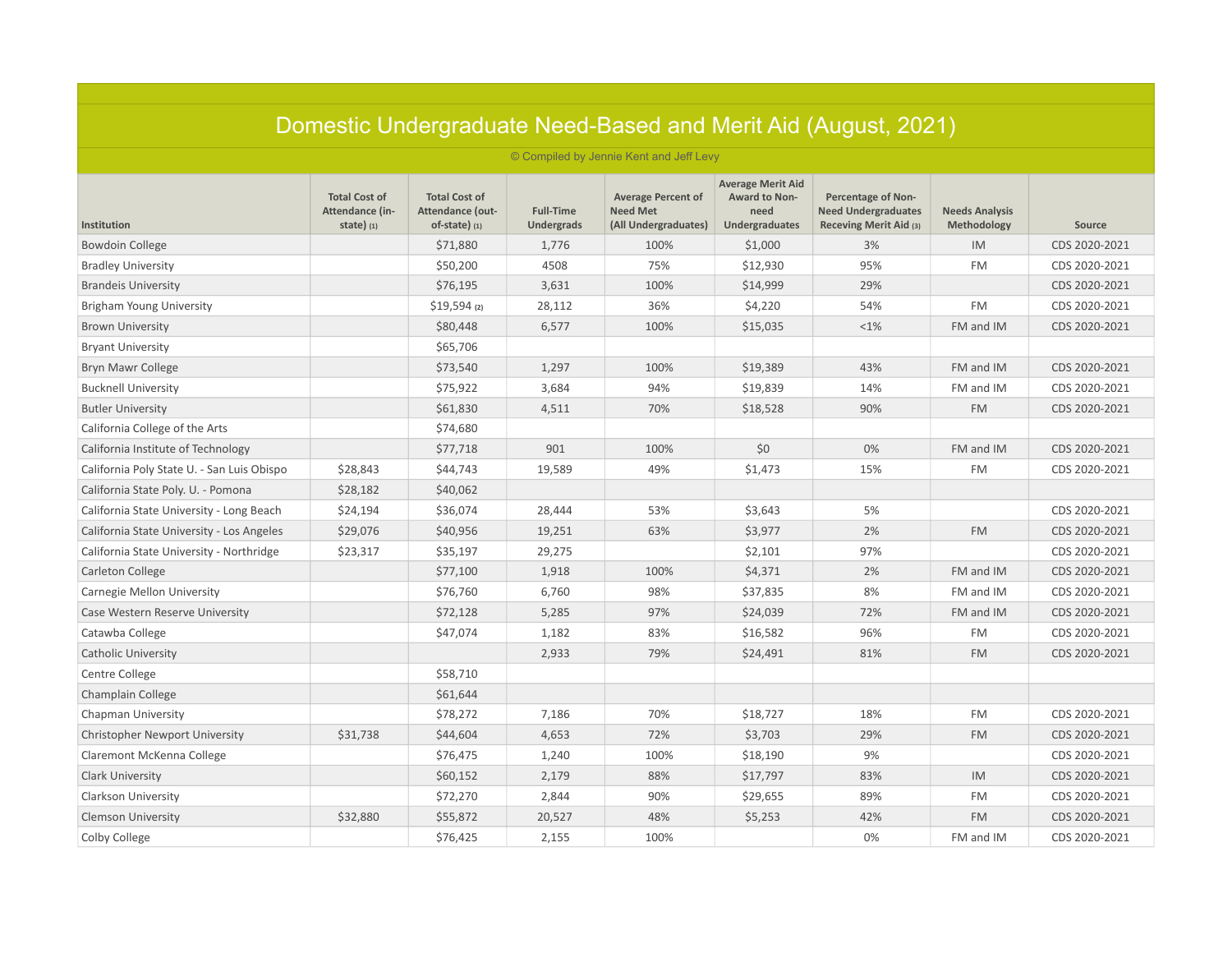| Domestic Undergraduate Need-Based and Merit Aid (August, 2021) |                                                        |                                                             |                                       |                                                                      |                                                                            |                                                                                   |                                      |                     |  |  |
|----------------------------------------------------------------|--------------------------------------------------------|-------------------------------------------------------------|---------------------------------------|----------------------------------------------------------------------|----------------------------------------------------------------------------|-----------------------------------------------------------------------------------|--------------------------------------|---------------------|--|--|
|                                                                |                                                        |                                                             |                                       | © Compiled by Jennie Kent and Jeff Levy                              |                                                                            |                                                                                   |                                      |                     |  |  |
| <b>Institution</b>                                             | <b>Total Cost of</b><br>Attendance (in-<br>state $(1)$ | <b>Total Cost of</b><br>Attendance (out-<br>$of-state)$ (1) | <b>Full-Time</b><br><b>Undergrads</b> | <b>Average Percent of</b><br><b>Need Met</b><br>(All Undergraduates) | <b>Average Merit Aid</b><br><b>Award to Non-</b><br>need<br>Undergraduates | <b>Percentage of Non-</b><br><b>Need Undergraduates</b><br>Receving Merit Aid (3) | <b>Needs Analysis</b><br>Methodology | Source              |  |  |
| <b>Colgate University</b>                                      |                                                        | \$77,580                                                    | 3,023                                 | 100%                                                                 | \$0                                                                        | 0%                                                                                | IM                                   | CDS 2020-2021       |  |  |
| College of Charleston                                          | \$31,153                                               | \$51,483                                                    | 8,461                                 | 53%                                                                  | \$13,280                                                                   | 51%                                                                               | <b>FM</b>                            | CDS 2020-2021       |  |  |
| <b>College of Saint Benedict</b>                               |                                                        | \$62,290                                                    |                                       |                                                                      |                                                                            |                                                                                   |                                      |                     |  |  |
| College of Saint Scholastica                                   |                                                        | \$53,284                                                    |                                       |                                                                      |                                                                            |                                                                                   |                                      |                     |  |  |
| College of the Atlantic                                        |                                                        | \$54,969                                                    | 349                                   | 97%                                                                  | \$15,671                                                                   | 89%                                                                               |                                      | CDS 2020-2021       |  |  |
| College of the Holy Cross                                      |                                                        | \$72,230                                                    | 2,996                                 | 100%                                                                 | \$17,895                                                                   | 15%                                                                               | FM and IM                            | CDS 2020-2021       |  |  |
| College of William and Mary                                    | \$40,034                                               | \$63,260                                                    | 6,187                                 | 80%                                                                  | \$8,640                                                                    | 8%                                                                                | <b>FM</b>                            | CDS 2020-2021       |  |  |
| College of Wooster                                             |                                                        | \$68,650                                                    | 1,921                                 | 88%                                                                  | \$26,468                                                                   | 94%                                                                               | FM and IM                            | CDS 2020-2021       |  |  |
| Colorado College                                               |                                                        | \$78,080                                                    | 2,023                                 | 100%                                                                 | \$6,955                                                                    | 12%                                                                               | IM                                   | CDS 2020-2021       |  |  |
| Colorado School of Mines                                       | \$37,199                                               | \$57,899                                                    | 4,883                                 | 58%                                                                  | \$8,402                                                                    | 61%                                                                               | <b>FM</b>                            | CDS 2020-2021       |  |  |
| Colorado State University - Fort Collins                       | \$25,466                                               | \$44,187                                                    | 24,213                                | 67%                                                                  | \$5,890                                                                    | 39%                                                                               | FM and IM                            | CDS 2020-2021       |  |  |
| Columbia College (MO)                                          |                                                        | \$38,634                                                    | 786                                   | 63%                                                                  | \$8,871                                                                    | 40%                                                                               | <b>FM</b>                            | CDS 2020-2021       |  |  |
| Columbia College Chicago                                       |                                                        | \$48,698                                                    |                                       |                                                                      |                                                                            |                                                                                   |                                      |                     |  |  |
| Columbia University                                            |                                                        | \$77,603                                                    |                                       |                                                                      |                                                                            |                                                                                   |                                      | data request denied |  |  |
| <b>Connecticut College</b>                                     |                                                        | \$77,315                                                    | 1,689                                 | 100%                                                                 | \$15,942                                                                   | 77%                                                                               | FM and IM                            | CDS 2020-2021       |  |  |
| Cooper Union                                                   |                                                        | \$68,305                                                    |                                       |                                                                      |                                                                            |                                                                                   |                                      |                     |  |  |
| <b>Cornell College</b>                                         |                                                        | \$60,517                                                    | 991                                   | 83%                                                                  | \$26,641                                                                   | 107%                                                                              | <b>FM</b>                            | CDS 2020-2021       |  |  |
| <b>Cornell University</b>                                      |                                                        | \$78,992                                                    | 14,691                                | 100%                                                                 |                                                                            | 0%                                                                                | IM                                   | CDS 2020-2021       |  |  |
| Creighton University                                           |                                                        | \$58,618                                                    | 4,330                                 | 81%                                                                  | \$20,019                                                                   | 84%                                                                               | <b>FM</b>                            | CDS 2020-2021       |  |  |
| <b>CUNY - Baruch College</b>                                   | \$33,798                                               | \$41,748                                                    | 12,032                                | 46%                                                                  | \$1,293                                                                    | 10%                                                                               |                                      | CDS 2020-2021       |  |  |
| Daemen College                                                 |                                                        | \$45,970                                                    | 1,466                                 | 76%                                                                  | \$11,171                                                                   | 68%                                                                               | FM and IM                            | CDS 2020-2021       |  |  |
| Dartmouth College                                              |                                                        | \$80,184                                                    | 4,145                                 | 100%                                                                 | \$0                                                                        | 0%                                                                                | FM and IM                            | CDS 2020-2021       |  |  |
| Davidson College                                               |                                                        | \$73,175                                                    | 1,979                                 | 100%                                                                 | \$30,038                                                                   | 11%                                                                               | FM and IM                            | CDS 2020-2021       |  |  |
| <b>Denison University</b>                                      |                                                        | \$72,820                                                    | 2,252                                 | 100%                                                                 | \$18,042                                                                   | 78%                                                                               | IM                                   | CDS 2020-2021       |  |  |
| DePaul University                                              |                                                        | \$59,793                                                    | 12,747                                | 67%                                                                  | \$16,258                                                                   | 70%                                                                               | <b>FM</b>                            | CDS 2020-2021       |  |  |
| DePauw University                                              |                                                        | \$68,898                                                    | 1,781                                 | 88%                                                                  | \$27,000                                                                   | 92%                                                                               | <b>FM</b>                            | CDS 2020-2021       |  |  |
| Dickinson College                                              |                                                        | \$74,447                                                    | 1,837                                 | 99%                                                                  | \$15,259                                                                   | 46%                                                                               | FM and IM                            | CDS 2020-2021       |  |  |
| Drake University                                               |                                                        | \$60,328                                                    | 2,726                                 | 79%                                                                  | \$22,186                                                                   | 85%                                                                               | FM                                   | CDS 2020-2021       |  |  |
| Drew University                                                |                                                        | \$58,865                                                    | 1,523                                 | 86%                                                                  | \$17,320                                                                   | 82%                                                                               | <b>FM</b>                            | CDS 2020-2021       |  |  |
| <b>Drexel University</b>                                       |                                                        | \$75,146                                                    | 13,156                                | 74%                                                                  | \$18,479                                                                   | 93%                                                                               |                                      | CDS 2020-2021       |  |  |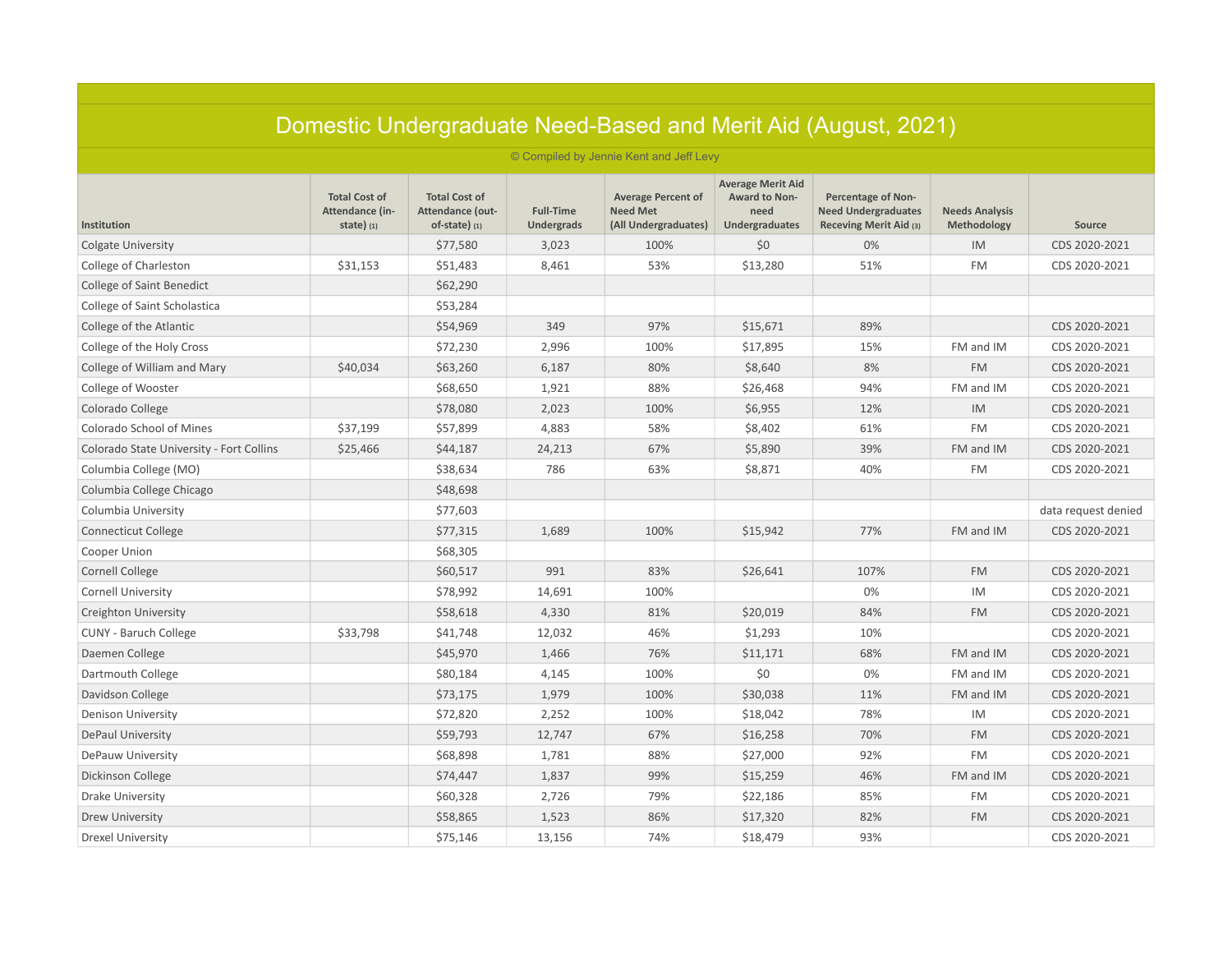| Domestic Undergraduate Need-Based and Merit Aid (August, 2021) |                                                        |                                                             |                                       |                                                                      |                                                                     |                                                                                   |                                      |                     |  |  |  |
|----------------------------------------------------------------|--------------------------------------------------------|-------------------------------------------------------------|---------------------------------------|----------------------------------------------------------------------|---------------------------------------------------------------------|-----------------------------------------------------------------------------------|--------------------------------------|---------------------|--|--|--|
| © Compiled by Jennie Kent and Jeff Levy                        |                                                        |                                                             |                                       |                                                                      |                                                                     |                                                                                   |                                      |                     |  |  |  |
| Institution                                                    | <b>Total Cost of</b><br>Attendance (in-<br>state $(1)$ | <b>Total Cost of</b><br>Attendance (out-<br>$of-state)$ (1) | <b>Full-Time</b><br><b>Undergrads</b> | <b>Average Percent of</b><br><b>Need Met</b><br>(All Undergraduates) | <b>Average Merit Aid</b><br>Award to Non-<br>need<br>Undergraduates | <b>Percentage of Non-</b><br><b>Need Undergraduates</b><br>Receving Merit Aid (3) | <b>Needs Analysis</b><br>Methodology | Source              |  |  |  |
| Duke University                                                |                                                        | \$77,069                                                    |                                       |                                                                      |                                                                     |                                                                                   |                                      |                     |  |  |  |
| Duquesne University                                            |                                                        | \$59,104                                                    | 5,732                                 | 71%                                                                  | \$15,474                                                            | 92%                                                                               | <b>FM</b>                            | CDS 2020-2021       |  |  |  |
| Earlham College                                                |                                                        | \$62,788                                                    |                                       |                                                                      |                                                                     |                                                                                   |                                      |                     |  |  |  |
| East Carolina University                                       | \$22,609                                               | \$38,886                                                    |                                       |                                                                      |                                                                     |                                                                                   |                                      |                     |  |  |  |
| Eastern Michigan University                                    | \$28,302                                               |                                                             |                                       |                                                                      |                                                                     |                                                                                   |                                      | CDS 2020-2021       |  |  |  |
| <b>Eckerd College</b>                                          |                                                        | \$65,636                                                    | 1,764                                 | 84%                                                                  | \$17,162                                                            | 74%                                                                               | <b>FM</b>                            | CDS 2020-2021       |  |  |  |
| <b>Elon University</b>                                         |                                                        | \$54,562                                                    | 6,047                                 | 61%                                                                  | \$7,614                                                             | 44%                                                                               | IM                                   | CDS 2020-2021       |  |  |  |
| Embry Riddle Aeronautical U. - Daytona                         |                                                        | \$55,596                                                    | 6,035                                 |                                                                      | \$20,024                                                            | 32%                                                                               |                                      | CDS 2020-2021       |  |  |  |
| Embry Riddle Aeronautical U. - Prescott                        |                                                        | \$56,260                                                    | 2,853                                 |                                                                      | \$13,175                                                            | 34%                                                                               | <b>FM</b>                            | CDS 2020-2021       |  |  |  |
| <b>Emerson College</b>                                         |                                                        | \$74,526                                                    |                                       |                                                                      |                                                                     |                                                                                   |                                      | data request denied |  |  |  |
| Emory University/Oxford College                                |                                                        | \$72,884                                                    | 6,808                                 | 98%                                                                  | \$23,255                                                            | 12%                                                                               | FM and IM                            | CDS 2020-2021       |  |  |  |
| Emory & Henry College                                          |                                                        | \$52,250                                                    |                                       |                                                                      |                                                                     |                                                                                   |                                      |                     |  |  |  |
| Eugene Lang College, The New School                            |                                                        | \$73,376                                                    | 1,816                                 | 54%                                                                  | \$16,509                                                            | 71%                                                                               | <b>FM</b>                            | CDS 2020-2021       |  |  |  |
| Evergreen State College                                        | \$25,485                                               | \$45,675                                                    |                                       |                                                                      |                                                                     |                                                                                   |                                      |                     |  |  |  |
| <b>Fairfield University</b>                                    |                                                        | \$69,815                                                    | 4,231                                 | 82%                                                                  | \$17,388                                                            | 81%                                                                               | FM and IM                            | CDS 2020-2021       |  |  |  |
| Fairleigh Dickinson University                                 |                                                        | \$63,154                                                    |                                       |                                                                      |                                                                     |                                                                                   |                                      | data request denied |  |  |  |
| Fashion Institute of Technology                                | \$25,113                                               | \$35,693                                                    | 7,315                                 | 66%                                                                  | \$873                                                               | 10%                                                                               | <b>FM</b>                            | CDS 2020-2021       |  |  |  |
| Flagler College                                                |                                                        | \$37,480                                                    |                                       |                                                                      |                                                                     |                                                                                   |                                      |                     |  |  |  |
| Florida Institute of Technology                                |                                                        | \$58,446                                                    | 3,010                                 | 85%                                                                  | \$16,142                                                            | 61%                                                                               | <b>FM</b>                            | CDS 2020-2021       |  |  |  |
| Florida State University                                       | \$23,126                                               | \$36,256                                                    | 29,768                                | 63%                                                                  | \$3,200                                                             | 18%                                                                               | <b>FM</b>                            | CDS 2020-2021       |  |  |  |
| Fordham University                                             |                                                        | \$79,216                                                    | 8,838                                 | 68%                                                                  | \$17,129                                                            | 31%                                                                               |                                      | CDS 2020-2021       |  |  |  |
| Franklin & Marshall College                                    |                                                        | \$77,982                                                    | 2,257                                 | 100%                                                                 | \$10,291                                                            | 3%                                                                                | IM                                   | CDS 2020-2021       |  |  |  |
| <b>Furman University</b>                                       |                                                        | \$68,234                                                    | 2,293                                 | 83%                                                                  | \$19,203                                                            | 60%                                                                               |                                      | CDS 2020-2021       |  |  |  |
| <b>Gallaudet University</b>                                    |                                                        | \$39,166                                                    |                                       |                                                                      |                                                                     |                                                                                   |                                      |                     |  |  |  |
| <b>Gannon University</b>                                       |                                                        | \$52,561                                                    | 2,503                                 | 73%                                                                  | \$17,959                                                            | 75%                                                                               | <b>FM</b>                            | CDS 2020-2021       |  |  |  |
| George Mason University                                        | \$29,978                                               | \$54,374                                                    | 21,433                                | 54%                                                                  | \$3,534                                                             | 46%                                                                               | <b>FM</b>                            | CDS 2020-2021       |  |  |  |
| George Washington University                                   |                                                        | \$76,276                                                    | 10,121                                | 92%                                                                  | \$21,833                                                            | 53%                                                                               | FM and IM                            | CDS 2020-2021       |  |  |  |
| Georgetown University                                          |                                                        | \$78,754                                                    | 6,609                                 | 100%                                                                 |                                                                     | 0%                                                                                | FM and IM                            | CDS 2020-2021       |  |  |  |
| Georgia Institute of Technology                                | \$29,802                                               | \$50,914                                                    | 14,493                                | 60%                                                                  | \$10,199                                                            | 54%                                                                               | IM                                   | CDS 2020-2021       |  |  |  |
| Georgia State University                                       | \$30,302                                               | \$45,533                                                    | 29,247                                | 55%                                                                  | N/A                                                                 | 0%                                                                                |                                      | CDS 2020-2021       |  |  |  |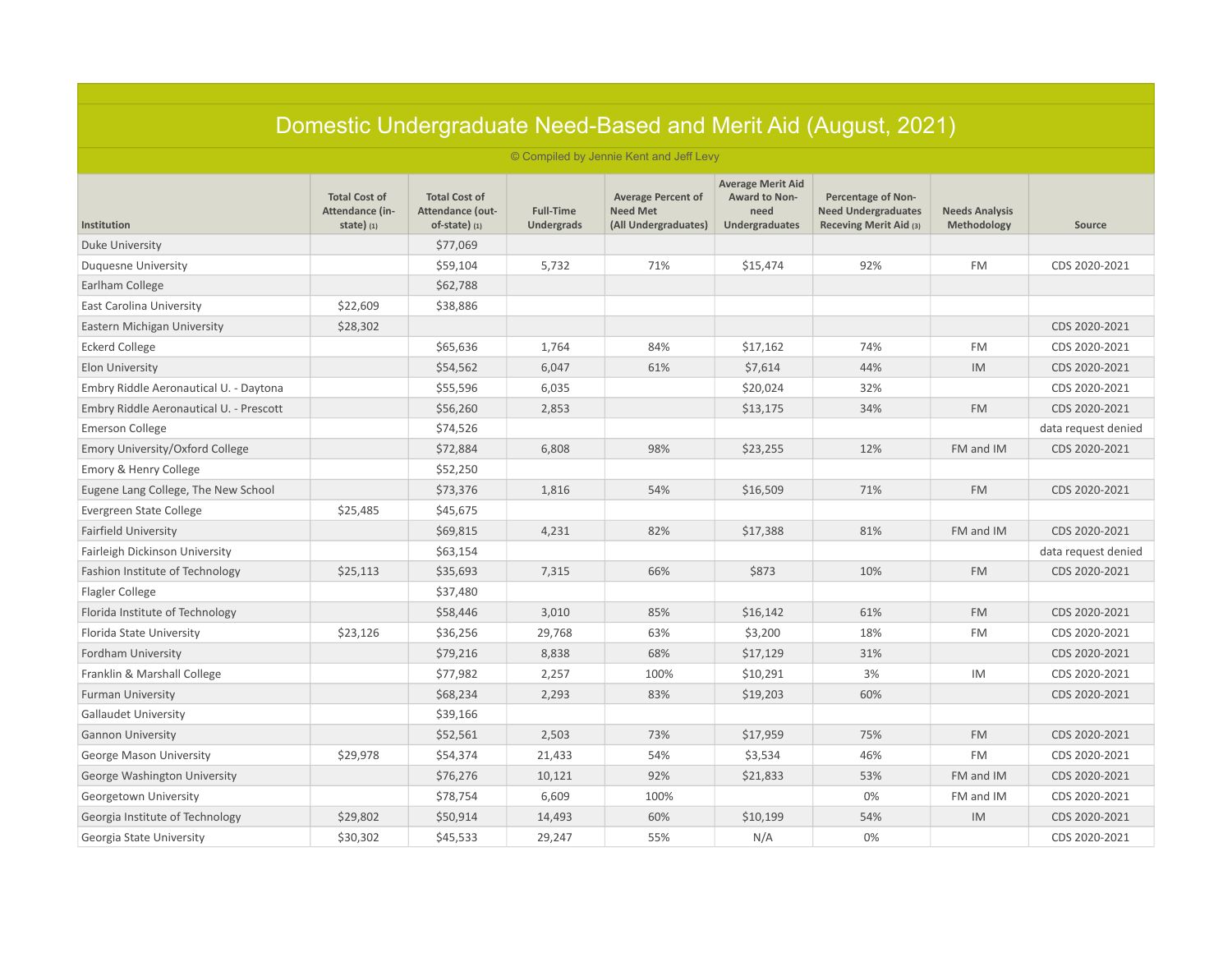|                                       |                                                        |                                                             |                                       |                                                                      |                                                                     | Domestic Undergraduate Need-Based and Merit Aid (August, 2021)                    |                                      |                     |  |  |  |
|---------------------------------------|--------------------------------------------------------|-------------------------------------------------------------|---------------------------------------|----------------------------------------------------------------------|---------------------------------------------------------------------|-----------------------------------------------------------------------------------|--------------------------------------|---------------------|--|--|--|
|                                       | © Compiled by Jennie Kent and Jeff Levy                |                                                             |                                       |                                                                      |                                                                     |                                                                                   |                                      |                     |  |  |  |
| Institution                           | <b>Total Cost of</b><br>Attendance (in-<br>state $(1)$ | <b>Total Cost of</b><br>Attendance (out-<br>$of-state)$ (1) | <b>Full-Time</b><br><b>Undergrads</b> | <b>Average Percent of</b><br><b>Need Met</b><br>(All Undergraduates) | <b>Average Merit Aid</b><br>Award to Non-<br>need<br>Undergraduates | <b>Percentage of Non-</b><br><b>Need Undergraduates</b><br>Receving Merit Aid (3) | <b>Needs Analysis</b><br>Methodology | Source              |  |  |  |
| Gettysburg College                    |                                                        | \$74,460                                                    | 2,531                                 | 90%                                                                  | \$19,699                                                            | 67%                                                                               | FM and IM                            | CDS 2020-2021       |  |  |  |
| Gonzaga University                    |                                                        | \$64,802                                                    | 5,079                                 | 80%                                                                  | \$18,339                                                            | 100%                                                                              | <b>FM</b>                            | CDS 2020-2021       |  |  |  |
| Gordon College                        |                                                        | \$52,850                                                    | 1,386                                 | 77%                                                                  | \$18,876                                                            | 97%                                                                               | <b>FM</b>                            | CDS 2020-2021       |  |  |  |
| Goshen College                        |                                                        | \$49,690                                                    | 753                                   | 82%                                                                  | \$17,489                                                            | 100%                                                                              | <b>FM</b>                            | CDS 2020-2021       |  |  |  |
| Goucher College                       |                                                        | \$65,916                                                    | 1,086                                 | 87%                                                                  | \$22,253                                                            | 96%                                                                               | <b>FM</b>                            | CDS 2020-2021       |  |  |  |
| <b>Grand Valley State University</b>  | \$25,756                                               | \$31,356                                                    | 18,013                                | 68%                                                                  | \$4,684                                                             | 53%                                                                               | <b>FM</b>                            | CDS 2020-2021       |  |  |  |
| <b>Grinnell College</b>               |                                                        | \$73,644                                                    | 1,457                                 | 100%                                                                 | \$15,829                                                            | 100%                                                                              | IM                                   | CDS 2020-2021       |  |  |  |
| Gustavus Adolphus College             |                                                        | \$61,299                                                    |                                       |                                                                      |                                                                     |                                                                                   |                                      |                     |  |  |  |
| Hamilton College                      |                                                        | \$74,670                                                    | 1,899                                 | 100%                                                                 | \$0                                                                 | 0%                                                                                | FM and IM                            | CDS 2020-2021       |  |  |  |
| Hamline University                    |                                                        | \$57,845                                                    | 1,996                                 | 80%                                                                  | \$19,812                                                            | 91%                                                                               | <b>FM</b>                            | CDS 2020-2021       |  |  |  |
| Hampshire College                     |                                                        | \$67,688                                                    | 522                                   | 83%                                                                  | \$13,832                                                            | 92%                                                                               | FM and IM                            | CDS 2020-2021       |  |  |  |
| <b>Hampton University</b>             |                                                        | \$46,198                                                    |                                       |                                                                      |                                                                     |                                                                                   |                                      | data request denied |  |  |  |
| Hartwick College                      |                                                        | \$62,989                                                    |                                       |                                                                      |                                                                     |                                                                                   |                                      | data request denied |  |  |  |
| <b>Harvard University</b>             |                                                        | \$75,891                                                    | 6,809                                 | 100%                                                                 | \$13,962                                                            | <1%                                                                               | IM                                   | CDS 2020-2021       |  |  |  |
| Harvey Mudd College                   |                                                        | \$79,539                                                    | 898                                   | 100%                                                                 | \$13,611                                                            | 33%                                                                               | FM and IM                            | CDS 2020-2021       |  |  |  |
| Haverford College                     |                                                        | \$78,890                                                    | 1,306                                 | 100%                                                                 | \$0                                                                 | 0%                                                                                | IM                                   | CDS 2020-2021       |  |  |  |
| <b>High Point University</b>          |                                                        | \$57,268                                                    |                                       |                                                                      |                                                                     |                                                                                   |                                      |                     |  |  |  |
| Hillsdale College                     |                                                        | \$45,592                                                    |                                       |                                                                      |                                                                     |                                                                                   |                                      |                     |  |  |  |
| Hobart and William Smith Colleges     |                                                        | \$76,526                                                    | 1,965                                 | 82%                                                                  | \$21,572                                                            | 90%                                                                               |                                      | CDS 2020-2021       |  |  |  |
| Hofstra University                    |                                                        | \$68,628                                                    | 6,116                                 | 66%                                                                  | \$20,980                                                            | 74%                                                                               | <b>FM</b>                            | CDS 2020-2021       |  |  |  |
| <b>Hollins University</b>             |                                                        | \$57,410                                                    | 677                                   | 87%                                                                  | \$33,389                                                            | 100%                                                                              | <b>FM</b>                            | CDS 2020-2021       |  |  |  |
| <b>Hood College</b>                   |                                                        | \$59,898                                                    |                                       |                                                                      |                                                                     |                                                                                   |                                      |                     |  |  |  |
| Hope College                          |                                                        | \$50,360                                                    |                                       |                                                                      |                                                                     |                                                                                   |                                      |                     |  |  |  |
| <b>Houghton College</b>               |                                                        | \$48,172                                                    |                                       |                                                                      |                                                                     |                                                                                   |                                      |                     |  |  |  |
| <b>Howard University</b>              |                                                        | \$49,250                                                    | 7,495                                 | 61%                                                                  | \$10,583                                                            | 57%                                                                               | <b>FM</b>                            | CDS 2020-2021       |  |  |  |
| Illinois Institute of Technology      |                                                        | \$71,168                                                    | 2,879                                 | 80%                                                                  | \$25,426                                                            | 94%                                                                               | <b>FM</b>                            | CDS 2020-2021       |  |  |  |
| Illinois Wesleyan University          |                                                        | \$65,676                                                    | 1,642                                 | 84%                                                                  | \$24,940                                                            | 95%                                                                               | <b>FM</b>                            | CDS 2020-2021       |  |  |  |
| Indiana University - Bloomington      | \$26,187                                               | \$52,566                                                    | 31,878                                | 70%                                                                  | \$7,099                                                             | 52%                                                                               | <b>FM</b>                            | CDS 2020-2021       |  |  |  |
| Indiana U. - Purdue U. - Indianapolis | \$23,668                                               | \$45,350                                                    | 17,548                                | 69%                                                                  | \$7,040                                                             | 32%                                                                               | <b>FM</b>                            | CDS 2020-2021       |  |  |  |
| Iowa State University                 | \$21,940                                               | \$37,128                                                    | 26,713                                | 79%                                                                  | \$4,057                                                             | 73%                                                                               | <b>FM</b>                            | CDS 2020-2021       |  |  |  |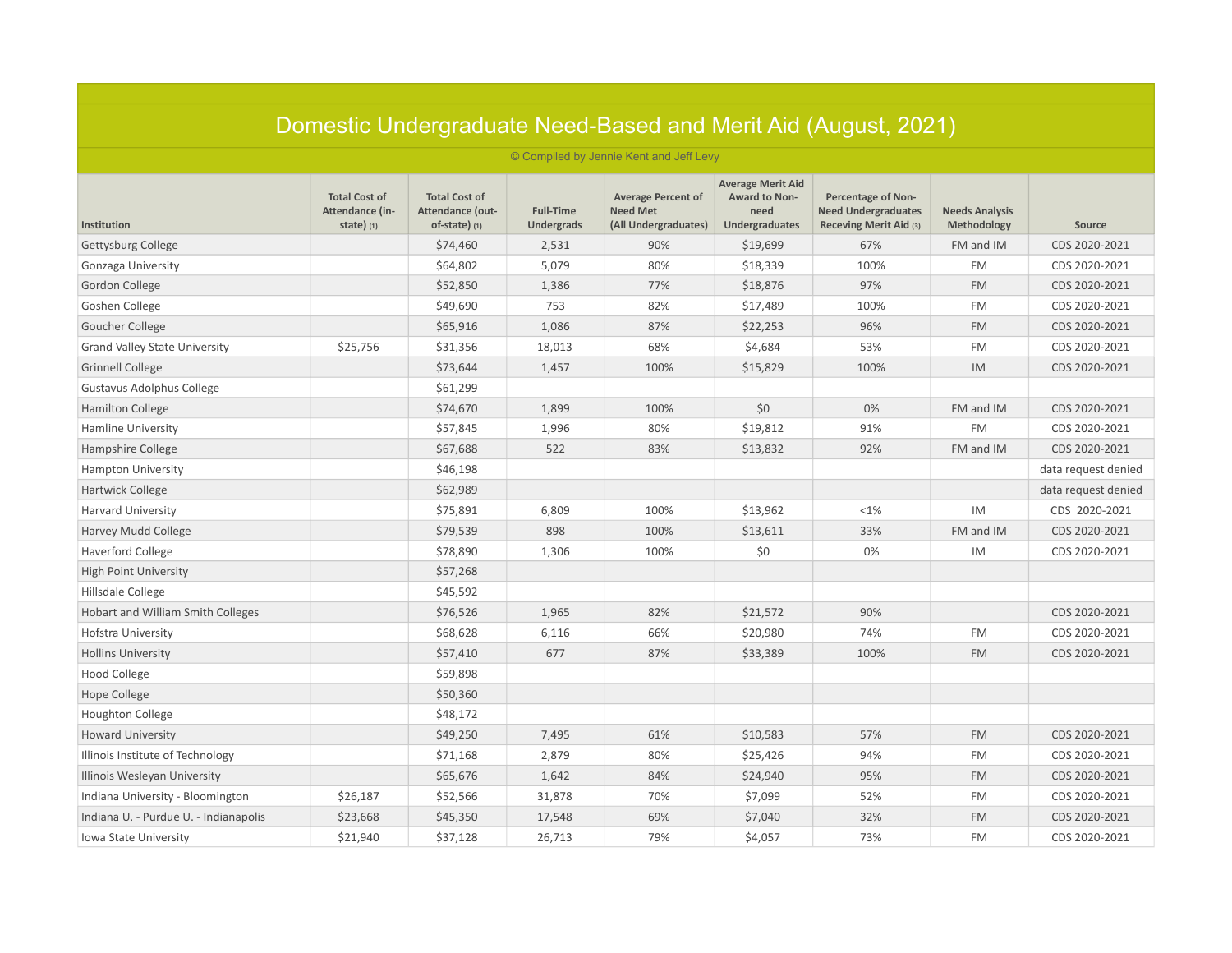|                                         |                                                        |                                                             |                                       |                                                                      |                                                                     | Domestic Undergraduate Need-Based and Merit Aid (August, 2021)                    |                                      |               |  |  |
|-----------------------------------------|--------------------------------------------------------|-------------------------------------------------------------|---------------------------------------|----------------------------------------------------------------------|---------------------------------------------------------------------|-----------------------------------------------------------------------------------|--------------------------------------|---------------|--|--|
| © Compiled by Jennie Kent and Jeff Levy |                                                        |                                                             |                                       |                                                                      |                                                                     |                                                                                   |                                      |               |  |  |
| Institution                             | <b>Total Cost of</b><br>Attendance (in-<br>state $(1)$ | <b>Total Cost of</b><br>Attendance (out-<br>$of-state)$ (1) | <b>Full-Time</b><br><b>Undergrads</b> | <b>Average Percent of</b><br><b>Need Met</b><br>(All Undergraduates) | <b>Average Merit Aid</b><br>Award to Non-<br>need<br>Undergraduates | <b>Percentage of Non-</b><br><b>Need Undergraduates</b><br>Receving Merit Aid (3) | <b>Needs Analysis</b><br>Methodology | Source        |  |  |
| Ithaca College                          |                                                        | \$65,527                                                    | 4,784                                 | 87%                                                                  | \$17,162                                                            | 86%                                                                               | IM                                   | CDS 2020-2021 |  |  |
| James Madison University                | \$28,780                                               | \$45,680                                                    | 17,323                                | 35%                                                                  | \$6,726                                                             | 2%                                                                                | <b>FM</b>                            | CDS 2020-2021 |  |  |
| John Brown University                   |                                                        |                                                             |                                       |                                                                      |                                                                     |                                                                                   |                                      |               |  |  |
| Juilliard School                        |                                                        | \$71,780                                                    |                                       |                                                                      |                                                                     |                                                                                   |                                      |               |  |  |
| Juniata College                         |                                                        | \$64,475                                                    | 1,409                                 | 85%                                                                  | \$26,494                                                            | 80%                                                                               | <b>FM</b>                            | CDS 2020-2021 |  |  |
| Kalamazoo College                       |                                                        | \$66,268                                                    | 1,445                                 | 93%                                                                  | \$29,823                                                            | 97%                                                                               | FM and IM                            | CDS 2020-2021 |  |  |
| Kansas State University                 | \$25,890                                               | \$41,766                                                    | 15,461                                | 77%                                                                  | \$4,836                                                             | 22%                                                                               | <b>FM</b>                            | CDS 2020-2021 |  |  |
| Kenyon College                          |                                                        | \$71,460                                                    | 1,610                                 | 100%                                                                 | \$14,226                                                            | 47%                                                                               | IM                                   | CDS 2020-2021 |  |  |
| <b>Kettering University</b>             |                                                        | \$58,080                                                    |                                       |                                                                      |                                                                     |                                                                                   |                                      |               |  |  |
| Keuka College                           |                                                        | \$51,346                                                    | 1,159                                 | 73%                                                                  | \$19,000                                                            | 150%                                                                              | <b>FM</b>                            | CDS 2020-2021 |  |  |
| Knox College                            |                                                        | \$62,044                                                    | 1,119                                 | 85%                                                                  | \$26,743                                                            | 95%                                                                               | FM and IM                            | CDS 2020-2021 |  |  |
| Lafayette College                       |                                                        | \$74,008                                                    | 2,457                                 | 100%                                                                 | \$27,557                                                            | 11%                                                                               | FM and IM                            | CDS 2020-2021 |  |  |
| Lake Forest College                     |                                                        | \$64,560                                                    | 1,524                                 | 87%                                                                  | \$25,845                                                            | 100%                                                                              | FM and IM                            | CDS 2020-2021 |  |  |
| Lawrence Technological University       |                                                        | \$53,676                                                    | 1,671                                 | 69%                                                                  | \$13,960                                                            | 59%                                                                               | <b>FM</b>                            | CDS 2020-2021 |  |  |
| Lawrence University                     |                                                        | \$64,260                                                    | 1,389                                 | 95%                                                                  | \$27,669                                                            | 97%                                                                               | IM                                   | CDS 2020-2021 |  |  |
| Lehigh University                       |                                                        | \$72,065                                                    | 5,069                                 | 98%                                                                  | \$5,362                                                             | 6%                                                                                | FM and IM                            | CDS 2020-2021 |  |  |
| Lewis & Clark College                   |                                                        | \$71,692                                                    | 1,805                                 | 88%                                                                  | \$23,112                                                            | 91%                                                                               | FM and IM                            | CDS 2020-2021 |  |  |
| Lindenwood University                   |                                                        | \$31,500                                                    | 4,198                                 | 68%                                                                  | \$7,720                                                             | 30%                                                                               | <b>FM</b>                            | CDS 2020-2021 |  |  |
| Linfield College                        |                                                        | \$61,012                                                    | 1,364                                 | 85%                                                                  | \$22,227                                                            | 56%                                                                               | <b>FM</b>                            | CDS 2020-2021 |  |  |
| Louisiana State University              | \$33,394                                               | \$50,071                                                    | 22,585                                | 57%                                                                  | \$5,952                                                             | 40%                                                                               | <b>FM</b>                            | CDS 2020-2021 |  |  |
| Loyola Marymount University             |                                                        | \$71,258                                                    | 6,476                                 | 66%                                                                  | \$11,700                                                            | 66%                                                                               | <b>FM</b>                            | CDS 2020-2021 |  |  |
| Loyola University Chicago               |                                                        | \$63,640                                                    | 10,924                                | 85%                                                                  | \$18,986                                                            | 89%                                                                               | <b>FM</b>                            | CDS 2020-2021 |  |  |
| Loyola University Maryland              |                                                        | \$69,770                                                    | 3,883                                 | 85%                                                                  | \$20,187                                                            | 80%                                                                               | IM                                   | CDS 2020-2021 |  |  |
| Loyola University New Orleans           |                                                        | \$60,285                                                    | 2,914                                 | 76%                                                                  | \$21,465                                                            | 80%                                                                               | <b>FM</b>                            | CDS 2020-2021 |  |  |
| Luther College                          |                                                        | \$59,775                                                    |                                       |                                                                      |                                                                     |                                                                                   |                                      |               |  |  |
| Lycoming College                        |                                                        | \$59,594                                                    | 1,051                                 | 87%                                                                  | \$28,458                                                            | 97%                                                                               | <b>FM</b>                            | CDS 2020-2021 |  |  |
| Lynn University                         |                                                        | \$58,263                                                    |                                       |                                                                      |                                                                     |                                                                                   |                                      |               |  |  |
| <b>Macalester College</b>               |                                                        | \$73,771                                                    | 2,009                                 | 99%                                                                  | \$17,216                                                            | 46%                                                                               | FM and IM                            | CDS 2020-2021 |  |  |
| <b>Malone University</b>                |                                                        | \$46,616                                                    | 858                                   | 78%                                                                  | \$14,636                                                            | 93%                                                                               | <b>FM</b>                            | CDS 2020-2021 |  |  |
| Manhattan College                       |                                                        | \$66,560                                                    | 3,965                                 | 45%                                                                  | \$14,883                                                            | 112%                                                                              | <b>FM</b>                            | CDS 2020-2021 |  |  |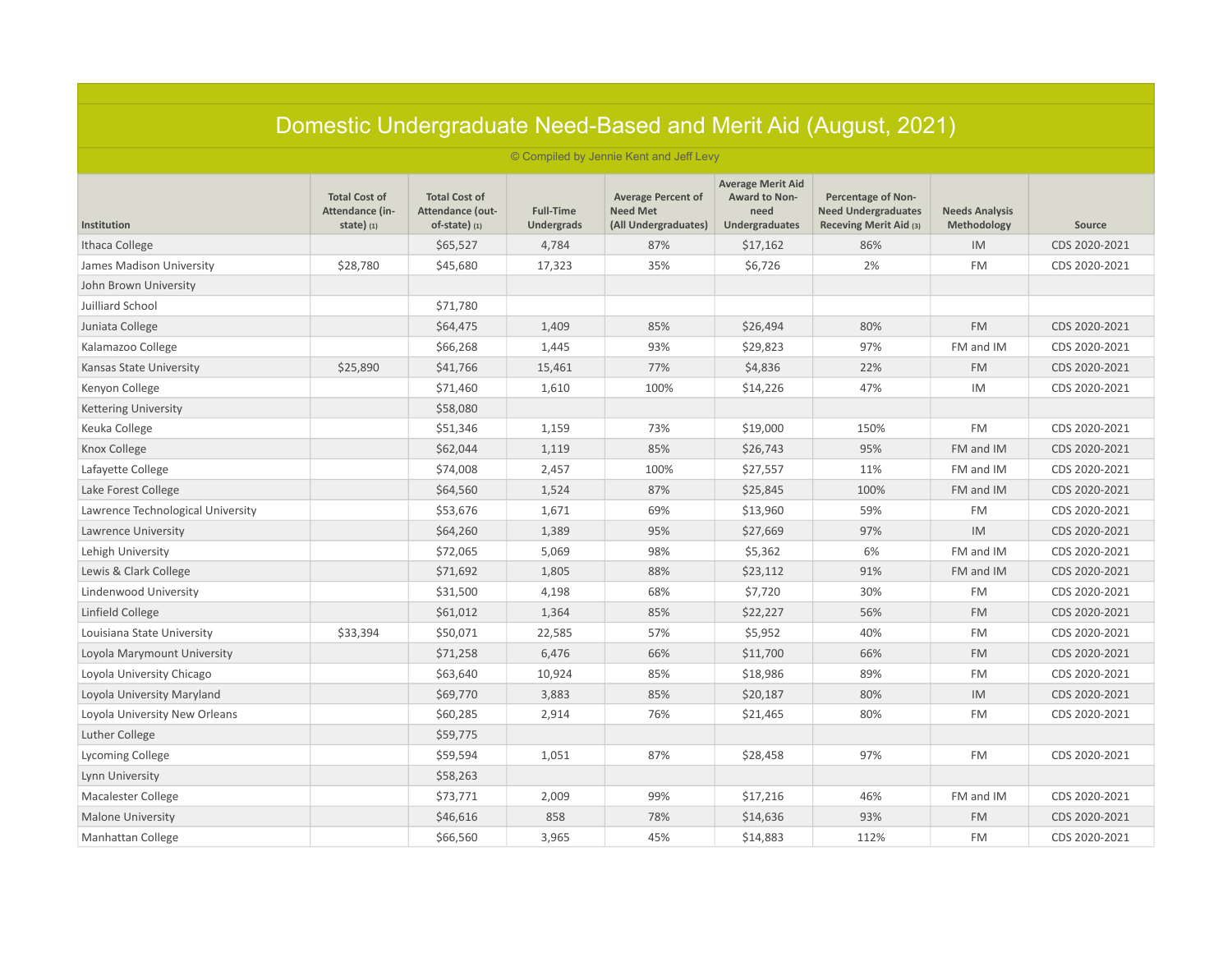|                                           |                                                        |                                                             |                                       |                                                                      |                                                                     | Domestic Undergraduate Need-Based and Merit Aid (August, 2021)                    |                                      |                  |  |  |
|-------------------------------------------|--------------------------------------------------------|-------------------------------------------------------------|---------------------------------------|----------------------------------------------------------------------|---------------------------------------------------------------------|-----------------------------------------------------------------------------------|--------------------------------------|------------------|--|--|
| © Compiled by Jennie Kent and Jeff Levy   |                                                        |                                                             |                                       |                                                                      |                                                                     |                                                                                   |                                      |                  |  |  |
| Institution                               | <b>Total Cost of</b><br>Attendance (in-<br>state $(1)$ | <b>Total Cost of</b><br>Attendance (out-<br>$of-state)$ (1) | <b>Full-Time</b><br><b>Undergrads</b> | <b>Average Percent of</b><br><b>Need Met</b><br>(All Undergraduates) | <b>Average Merit Aid</b><br>Award to Non-<br>need<br>Undergraduates | <b>Percentage of Non-</b><br><b>Need Undergraduates</b><br>Receving Merit Aid (3) | <b>Needs Analysis</b><br>Methodology | Source           |  |  |
| Marist College                            |                                                        | \$61,795                                                    | 4,860                                 | 74%                                                                  | \$12,475                                                            | 79%                                                                               | <b>FM</b>                            | CDS 2020-2021    |  |  |
| <b>Marquette University</b>               |                                                        | \$62,688                                                    | 7,706                                 | 80%                                                                  | \$15,579                                                            | 93%                                                                               |                                      | CDS 2020-2021    |  |  |
| Massachusetts Inst of Technology          |                                                        | \$72,462                                                    | 4,516                                 | 100%                                                                 |                                                                     | 0%                                                                                | IM                                   | CDS 2020-2021    |  |  |
| <b>McDaniel College</b>                   |                                                        | \$61,042                                                    | 1,793                                 | 84%                                                                  | \$16,018                                                            | 89%                                                                               | <b>FM</b>                            | CDS 2020-2021    |  |  |
| <b>Mercer University</b>                  |                                                        | \$54,856                                                    | 3,253                                 | 84%                                                                  | \$21,100                                                            | 95%                                                                               | FM and IM                            | CDS 2020-2021    |  |  |
| Meredith College                          |                                                        | \$54,388                                                    |                                       |                                                                      |                                                                     |                                                                                   |                                      |                  |  |  |
| Miami University (Ohio)                   | \$34,499                                               | \$54,926                                                    | 16,079                                | 57%                                                                  | \$11,041                                                            | 59%                                                                               | <b>FM</b>                            | CDS 2020-2021    |  |  |
| Michigan State University                 | \$29,230                                               | \$54,536                                                    | 34,581                                | 58%                                                                  | \$9,132                                                             | 21%                                                                               | <b>FM</b>                            | CDS 2020-2021    |  |  |
| Michigan Technological University         | \$31,349                                               | \$51,651                                                    | 5,290                                 | 74%                                                                  | \$6,466                                                             | 76%                                                                               | <b>FM</b>                            | CDS 2020-2021    |  |  |
| Middlebury College                        |                                                        | \$76,946                                                    | 2,551                                 | 100%                                                                 | \$26,998                                                            | <1%                                                                               | FM and IM                            | CDS 2020-2021    |  |  |
| Mills College                             |                                                        | \$48,732                                                    | 546                                   | 83%                                                                  | \$18,998                                                            | 85%                                                                               | <b>FM</b>                            | CDS 2020-2021    |  |  |
| Millsaps College                          |                                                        | \$58,516                                                    |                                       |                                                                      |                                                                     |                                                                                   |                                      |                  |  |  |
| Milwaukee School of Engineering           |                                                        | \$56,864                                                    | 2,454                                 | 78%                                                                  | \$16,190                                                            | 93%                                                                               | <b>FM</b>                            | CDS 2020-2021    |  |  |
| Mississippi State University              | \$25,904                                               | \$40,944                                                    | 17,113                                | 55%                                                                  | \$4,942                                                             | 41%                                                                               | <b>FM</b>                            | CDS 2020-2021    |  |  |
| Missouri U. of Science and Technology     | \$23,887                                               | \$41,838                                                    | 5,406                                 | 80%                                                                  | \$8,804                                                             | 70%                                                                               | <b>FM</b>                            | CDS 2020-2021    |  |  |
| Montana State University                  | \$23,059                                               | \$42,789                                                    | 11,992                                | 69%                                                                  | \$1,883                                                             | 21%                                                                               |                                      | CDS 2020-2021    |  |  |
| Morehouse College                         |                                                        | \$49,700                                                    |                                       |                                                                      |                                                                     |                                                                                   |                                      |                  |  |  |
| Mount Holyoke College                     |                                                        | \$74,638                                                    | 2,153                                 | 100%                                                                 | \$21,791                                                            | 34%                                                                               | IM                                   | CDS 2020-2021    |  |  |
| Muhlenberg College                        |                                                        | \$68,311                                                    | 2,940                                 | 84%                                                                  | \$18,706                                                            | 37%                                                                               | IM                                   | CDS 2020-2021    |  |  |
| <b>Muskingum University</b>               |                                                        | \$44,172                                                    |                                       |                                                                      |                                                                     |                                                                                   |                                      |                  |  |  |
| New College of Florida                    | \$21,048                                               | \$44,076                                                    | 647                                   | 94%                                                                  | \$2,704                                                             | 83%                                                                               | <b>FM</b>                            | CDS 2020-2021    |  |  |
| New Jersey Institute of Technology        | \$38,574                                               | \$54,286                                                    |                                       |                                                                      |                                                                     |                                                                                   |                                      | data unavailable |  |  |
| New Mexico Institute of Mining and Tech.  | \$21,083                                               | \$36,912                                                    |                                       |                                                                      |                                                                     |                                                                                   |                                      |                  |  |  |
| New York University                       |                                                        | \$77,632                                                    | 25,696                                | 62%                                                                  | \$5,164                                                             | 11%                                                                               | FM and IM                            | CDS 2020-2021    |  |  |
| North Carolina State University - Raleigh | \$24,555                                               | \$44,674                                                    | 22,870                                | 75%                                                                  | \$5,315                                                             | 9%                                                                                | <b>FM</b>                            | CDS 2020-2021    |  |  |
| Northeastern University                   |                                                        | \$75,732                                                    | 18,978                                | 84%                                                                  | \$14,800                                                            | 41%                                                                               | IM                                   | CDS 2020-2021    |  |  |
| Northern Arizona University               | \$28,722                                               | \$43,468                                                    | 21,730                                | 65%                                                                  | \$7,234                                                             | 60%                                                                               | <b>FM</b>                            | CDS 2020-2021    |  |  |
| Northern Illinois University              | \$27,402                                               |                                                             |                                       |                                                                      |                                                                     |                                                                                   |                                      | data unavailable |  |  |
| Northwestern University                   |                                                        | \$81,283                                                    | 8,184                                 | 100%                                                                 | \$5,032                                                             | 8%                                                                                | FM and IM                            | CDS 2020-2021    |  |  |
| Nova Southeastern University              |                                                        | \$54,912                                                    | 5,363                                 | 76%                                                                  | \$16,542                                                            | 90%                                                                               |                                      | CDS 2020-2021    |  |  |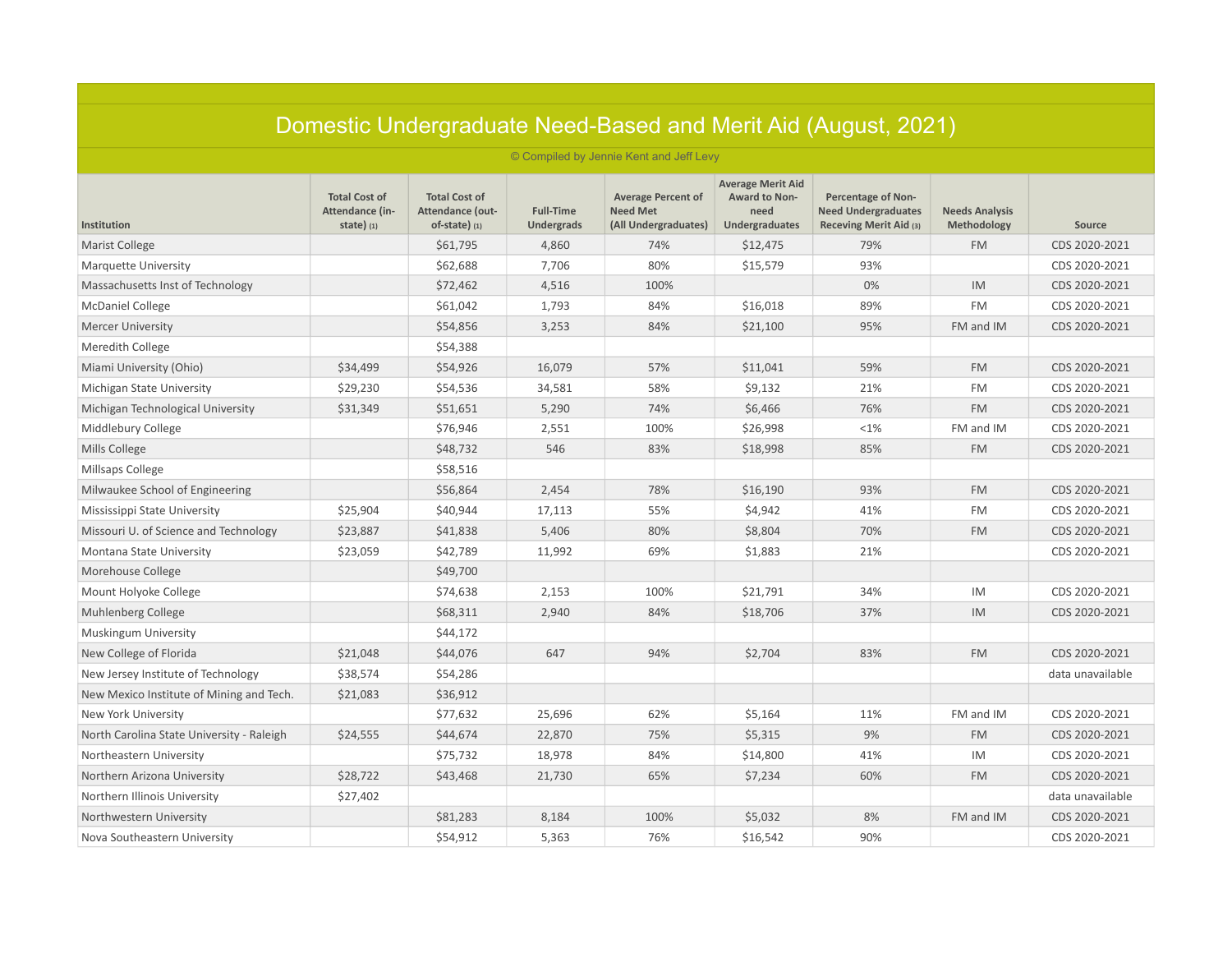| Domestic Undergraduate Need-Based and Merit Aid (August, 2021) |                                                        |                                                             |                                       |                                                                      |                                                                            |                                                                                   |                                      |                  |  |  |
|----------------------------------------------------------------|--------------------------------------------------------|-------------------------------------------------------------|---------------------------------------|----------------------------------------------------------------------|----------------------------------------------------------------------------|-----------------------------------------------------------------------------------|--------------------------------------|------------------|--|--|
|                                                                |                                                        |                                                             |                                       | © Compiled by Jennie Kent and Jeff Levy                              |                                                                            |                                                                                   |                                      |                  |  |  |
| Institution                                                    | <b>Total Cost of</b><br>Attendance (in-<br>state $(1)$ | <b>Total Cost of</b><br>Attendance (out-<br>$of-state)$ (1) | <b>Full-Time</b><br><b>Undergrads</b> | <b>Average Percent of</b><br><b>Need Met</b><br>(All Undergraduates) | <b>Average Merit Aid</b><br><b>Award to Non-</b><br>need<br>Undergraduates | <b>Percentage of Non-</b><br><b>Need Undergraduates</b><br>Receving Merit Aid (3) | <b>Needs Analysis</b><br>Methodology | Source           |  |  |
| Oberlin College and Conservatory                               |                                                        | \$79,296                                                    | 2,611                                 | 100%                                                                 | \$18,003                                                                   | 75%                                                                               | FM and IM                            | CDS 2020-2021    |  |  |
| <b>Occidental College</b>                                      |                                                        | \$75,916                                                    | 2,048                                 | 100%                                                                 | \$13,613                                                                   | 35%                                                                               | FM and IM                            | CDS 2020-2021    |  |  |
| Oglethorpe University                                          |                                                        | \$58,910                                                    | 1,343                                 | 77%                                                                  | \$26,783                                                                   | 95%                                                                               |                                      | CDS 2020-2021    |  |  |
| Ohio Northern University                                       |                                                        | \$50,875                                                    |                                       |                                                                      |                                                                            |                                                                                   |                                      |                  |  |  |
| Ohio State University - Columbus                               | \$28,664                                               | \$50,648                                                    | 42,540                                | 74%                                                                  | \$6,243                                                                    | 37%                                                                               | <b>FM</b>                            | CDS 2020-2021    |  |  |
| Ohio University                                                | \$30,764                                               | \$40,558                                                    | 14,625                                | 56%                                                                  | \$5,423                                                                    | 24%                                                                               | <b>FM</b>                            | CDS 2020-2021    |  |  |
| Ohio Wesleyan University                                       |                                                        | \$63,276                                                    |                                       |                                                                      |                                                                            |                                                                                   |                                      |                  |  |  |
| Oklahoma State University                                      | \$24,239                                               | \$39,759                                                    |                                       |                                                                      |                                                                            |                                                                                   |                                      |                  |  |  |
| <b>Old Dominion University</b>                                 | \$28,088                                               | \$48,248                                                    | 14,725                                | 43%                                                                  | \$5,860                                                                    | 24%                                                                               | <b>FM</b>                            | CDS 2020-2021    |  |  |
| Olin College of Engineering                                    |                                                        | \$76,846                                                    | 344                                   | 98%                                                                  | \$24,512                                                                   | 100%                                                                              |                                      | CDS 2020-2021    |  |  |
| Oregon State University                                        | \$29,000                                               | \$48,609                                                    |                                       |                                                                      |                                                                            |                                                                                   |                                      |                  |  |  |
| Pace University                                                |                                                        | \$69,804                                                    | 7,334                                 | 74%                                                                  | \$22,738                                                                   | 83%                                                                               | <b>FM</b>                            | CDS 2020-2021    |  |  |
| Parsons, The New School                                        |                                                        | \$73,376                                                    | 4,010                                 | 48%                                                                  | \$10,633                                                                   | 70%                                                                               | <b>FM</b>                            | CDS 2020-2021    |  |  |
| Penn State U. - Erie, Behrend College                          | \$34,162                                               | \$43,872                                                    | 3,758                                 | 67%                                                                  | \$3,724                                                                    | 24%                                                                               | <b>FM</b>                            | CDS 2020-2021    |  |  |
| Penn State U - University Park                                 | \$37,396                                               | \$54,460                                                    | 39,460                                | 65%                                                                  | \$4,779                                                                    | 16%                                                                               | <b>FM</b>                            | CDS 2020-2021    |  |  |
| Pepperdine University                                          |                                                        | \$77,912                                                    | 3,320                                 | 76%                                                                  | \$19,199                                                                   | 75%                                                                               | <b>FM</b>                            | CDS 2020-2021    |  |  |
| Pitzer College                                                 |                                                        | \$76,808                                                    | 801                                   | 97%                                                                  | \$4,742                                                                    | 3%                                                                                | FM and IM                            | CDS 2020-2021    |  |  |
| Pomona College                                                 |                                                        | \$75,094                                                    | 1,688                                 | 100%                                                                 | \$5,000                                                                    | <1%                                                                               | FM and IM                            | CDS 2020-2021    |  |  |
| Pratt Institute                                                |                                                        | \$70,358                                                    | 2,804                                 | 57%                                                                  | \$19,513                                                                   | 66%                                                                               | <b>FM</b>                            | CDS 2020-2021    |  |  |
| <b>Prescott College</b>                                        |                                                        | \$46,130                                                    | 321                                   | 73%                                                                  | \$14,487                                                                   | 88%                                                                               | <b>FM</b>                            | CDS 2020-2021    |  |  |
| Princeton University                                           |                                                        | \$68,044                                                    | 4,688                                 | 100%                                                                 |                                                                            | 0%                                                                                | FM and IM                            | CDS 2020-2021    |  |  |
| Providence College                                             |                                                        | \$70,945                                                    | 4,100                                 | 91%                                                                  | \$23,732                                                                   | 26%                                                                               | FM and IM                            | CDS 2020-2021    |  |  |
| Purdue University - West Lafayette                             | \$22,782                                               | \$41,584                                                    | 32,023                                | 78%                                                                  | \$5,383                                                                    | 22%                                                                               |                                      | CDS 2020-2021    |  |  |
| Queens University of Charlotte                                 |                                                        | \$53,107                                                    | 1,480                                 | 67%                                                                  | \$12,853                                                                   | 33%                                                                               | <b>FM</b>                            | CDS 2020-2021    |  |  |
| <b>Quinnipiac University</b>                                   |                                                        | \$69,000                                                    |                                       |                                                                      |                                                                            |                                                                                   |                                      |                  |  |  |
| Randolph College                                               |                                                        | \$40,972                                                    |                                       |                                                                      |                                                                            |                                                                                   |                                      |                  |  |  |
| Reed College                                                   |                                                        | \$78,100                                                    | 1,338                                 | 100%                                                                 | \$0                                                                        | 0%                                                                                | FM and IM                            | CDS 2020-2021    |  |  |
| Regis University                                               |                                                        | \$56,300                                                    | 2,190                                 | 76%                                                                  | \$15,277                                                                   | 73%                                                                               | <b>FM</b>                            | CDS 2020-2021    |  |  |
| Rensselaer Polytechnic Institute                               |                                                        | \$75,824                                                    | 6,261                                 | 76%                                                                  | \$23,105                                                                   | 67%                                                                               | FM and IM                            | CDS 2020-2021    |  |  |
| Rhode Island School of Design                                  |                                                        | \$75,520                                                    |                                       |                                                                      |                                                                            |                                                                                   |                                      | data unavailable |  |  |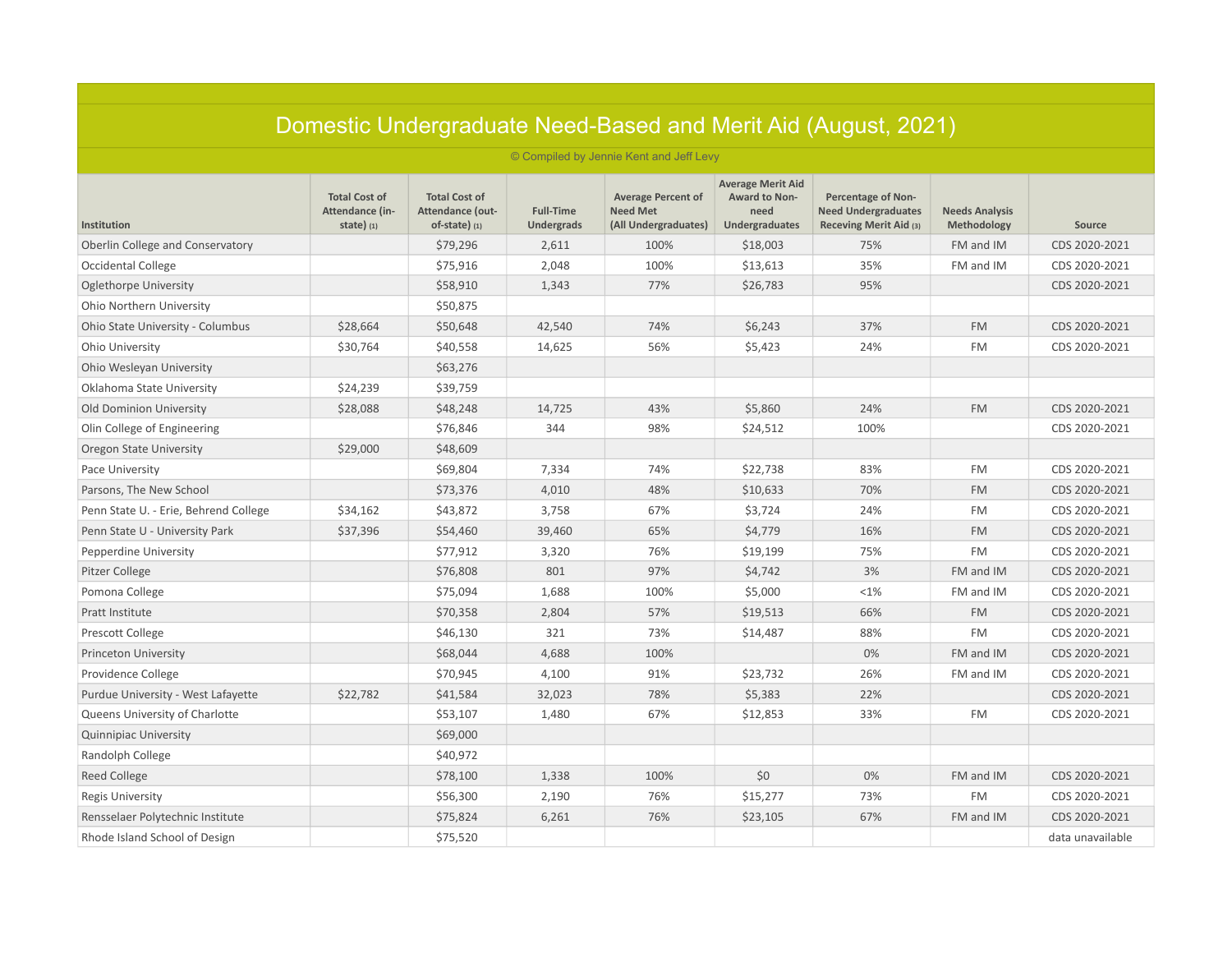|                                         |                                                                                                  |                                                             |                                       |                                                                      |                                                                            | Domestic Undergraduate Need-Based and Merit Aid (August, 2021)                    |                                      |                     |  |  |
|-----------------------------------------|--------------------------------------------------------------------------------------------------|-------------------------------------------------------------|---------------------------------------|----------------------------------------------------------------------|----------------------------------------------------------------------------|-----------------------------------------------------------------------------------|--------------------------------------|---------------------|--|--|
| © Compiled by Jennie Kent and Jeff Levy |                                                                                                  |                                                             |                                       |                                                                      |                                                                            |                                                                                   |                                      |                     |  |  |
| Institution                             | <b>Total Cost of</b><br>Attendance (in-<br>state $\left( \begin{array}{c} 1 \end{array} \right)$ | <b>Total Cost of</b><br>Attendance (out-<br>$of-state)$ (1) | <b>Full-Time</b><br><b>Undergrads</b> | <b>Average Percent of</b><br><b>Need Met</b><br>(All Undergraduates) | <b>Average Merit Aid</b><br>Award to Non-<br>need<br><b>Undergraduates</b> | <b>Percentage of Non-</b><br><b>Need Undergraduates</b><br>Receving Merit Aid (3) | <b>Needs Analysis</b><br>Methodology | Source              |  |  |
| <b>Rhodes College</b>                   |                                                                                                  | \$66,470                                                    | 1,790                                 | 91%                                                                  | \$12,726                                                                   | 35%                                                                               | FM and IM                            | CDS 2020-2021       |  |  |
| <b>Rice University</b>                  |                                                                                                  | \$69,557                                                    | 4,055                                 | 100%                                                                 | \$19,053                                                                   | 14%                                                                               | FM and IM                            | CDS 2020-2021       |  |  |
| Roanoke College                         |                                                                                                  | \$64,850                                                    | 1,883                                 | 86%                                                                  | \$24,185                                                                   | 95%                                                                               | <b>FM</b>                            | CDS 2020-2021       |  |  |
| <b>Robert Morris University</b>         |                                                                                                  | \$49,092                                                    | 3,070                                 | 74%                                                                  | \$14,087                                                                   | 102%                                                                              | <b>FM</b>                            | CDS 2020-2021       |  |  |
| Rochester Institute of Technology       |                                                                                                  | \$67,260                                                    |                                       |                                                                      |                                                                            |                                                                                   |                                      |                     |  |  |
| Roger Williams University               |                                                                                                  | \$58,156                                                    | 3,826                                 | 81%                                                                  | \$14,639                                                                   | 97%                                                                               | <b>FM</b>                            | CDS 2020-2021       |  |  |
| Rollins College                         |                                                                                                  | \$72,556                                                    | 2,114                                 | 79%                                                                  | \$23,827                                                                   | 83%                                                                               | <b>FM</b>                            | CDS 2020-2021       |  |  |
| Rose-Hulman Inst. of Technology         |                                                                                                  | \$71,664                                                    | 1,952                                 | 66%                                                                  | \$16,643                                                                   | 99%                                                                               | <b>FM</b>                            | CDS 2020-2021       |  |  |
| Rowan University                        | \$34,911                                                                                         | \$43,943                                                    | 14,041                                | 61%                                                                  | \$6,444                                                                    | 17%                                                                               | <b>FM</b>                            | CDS 2020-2021       |  |  |
| Rutgers University - New Brunswick      | \$33,002                                                                                         | \$49,784                                                    | 34,233                                | 44%                                                                  | \$10,927                                                                   | 5%                                                                                | <b>FM</b>                            | CDS 2020-2021       |  |  |
| Sacred Heart University                 |                                                                                                  | \$64,692                                                    | 5,733                                 | 59%                                                                  | \$14,794                                                                   | 92%                                                                               | FM and IM                            | CDS 2020-2021       |  |  |
| Saint Anselm College                    |                                                                                                  | \$62,244                                                    | 2,008                                 | 86%                                                                  | \$20,199                                                                   | 92%                                                                               | FM and IM                            | CDS 2020-2021       |  |  |
| Saint John's University - Minnesota     |                                                                                                  | \$62,028                                                    |                                       |                                                                      |                                                                            |                                                                                   |                                      |                     |  |  |
| Saint Louis University                  |                                                                                                  | \$64,892                                                    |                                       |                                                                      |                                                                            |                                                                                   |                                      | data request denied |  |  |
| Saint Mary's College of California      |                                                                                                  | \$70,380                                                    | 2,357                                 | 74%                                                                  | \$19,606                                                                   | 69%                                                                               | <b>FM</b>                            | CDS 2020-2021       |  |  |
| Saint Mary's College - Indiana          |                                                                                                  | \$62,090                                                    | 1,403                                 | 87%                                                                  | \$21,823                                                                   | 42%                                                                               | <b>FM</b>                            | CDS 2020-2021       |  |  |
| Saint Michael's College                 |                                                                                                  | \$64,044                                                    | 1,482                                 | 82%                                                                  | \$22,483                                                                   | 94%                                                                               | <b>FM</b>                            | CDS 2020-2021       |  |  |
| Salisbury University                    | \$26,304                                                                                         | \$36,370                                                    | 7,081                                 | 55%                                                                  | \$2,821                                                                    | 49%                                                                               | <b>FM</b>                            | CDS 2020-2021       |  |  |
| Salve Regina University                 |                                                                                                  | \$63,170                                                    |                                       |                                                                      |                                                                            |                                                                                   |                                      |                     |  |  |
| San Diego State University              | \$30,240                                                                                         | \$42,120                                                    | 27,939                                | 65%                                                                  | \$2,533                                                                    | 16%                                                                               | <b>FM</b>                            | CDS 2020-2021       |  |  |
| San Francisco Art Institute             |                                                                                                  | \$69,074                                                    |                                       |                                                                      |                                                                            |                                                                                   |                                      | CDS 2020-2021       |  |  |
| San Jose State University               | \$29,025                                                                                         | \$40,905                                                    | 23,317                                | 83%                                                                  | \$2,202                                                                    | <1%                                                                               | <b>FM</b>                            | CDS 2020-2021       |  |  |
| Santa Clara University                  |                                                                                                  | \$72,984                                                    | 5,478                                 | 85%                                                                  | \$16,358                                                                   | 57%                                                                               | FM and IM                            | CDS 2020-2021       |  |  |
| Sarah Lawrence College                  |                                                                                                  | \$74,740                                                    |                                       |                                                                      |                                                                            |                                                                                   |                                      |                     |  |  |
| <b>Scripps College</b>                  |                                                                                                  | \$78,274                                                    | 1,082                                 | 100%                                                                 | \$20,555                                                                   | 28%                                                                               | FM and IM                            | CDS 2020-2021       |  |  |
| Seattle University                      |                                                                                                  | \$65,970                                                    | 4,091                                 | 80%                                                                  | \$18,402                                                                   | 16%                                                                               | <b>FM</b>                            | CDS 2020-2021       |  |  |
| Seton Hill University                   |                                                                                                  | \$54,226                                                    | 1,644                                 | 77%                                                                  | \$18,087                                                                   | 71%                                                                               | <b>FM</b>                            | CDS 2020-2021       |  |  |
| Sewanee - University of the South       |                                                                                                  | \$64,630                                                    | 1,689                                 | 88%                                                                  | \$20,077                                                                   | 90%                                                                               | FM and IM                            | CDS 2020-2021       |  |  |
| Siena College                           |                                                                                                  | \$59,829                                                    |                                       |                                                                      |                                                                            |                                                                                   |                                      |                     |  |  |
| Skidmore College                        |                                                                                                  | \$76,630                                                    | 2,509                                 | 99%                                                                  | \$16,875                                                                   | 1%                                                                                | FM and IM                            | CDS 2020-2021       |  |  |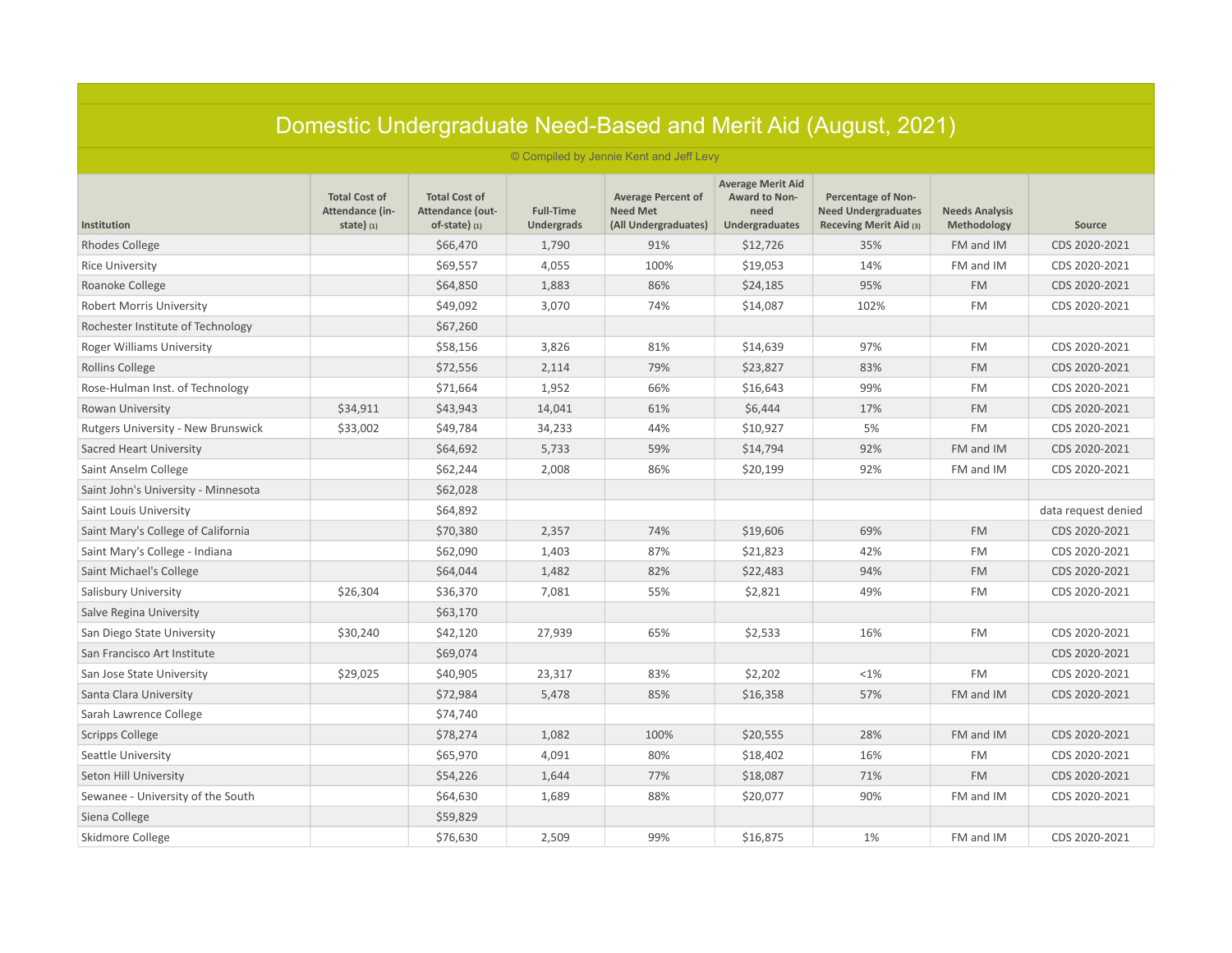|                                           |                                                        |                                                             |                                       |                                                                      |                                                                     | Domestic Undergraduate Need-Based and Merit Aid (August, 2021)                    |                                      |               |  |  |
|-------------------------------------------|--------------------------------------------------------|-------------------------------------------------------------|---------------------------------------|----------------------------------------------------------------------|---------------------------------------------------------------------|-----------------------------------------------------------------------------------|--------------------------------------|---------------|--|--|
| © Compiled by Jennie Kent and Jeff Levy   |                                                        |                                                             |                                       |                                                                      |                                                                     |                                                                                   |                                      |               |  |  |
| Institution                               | <b>Total Cost of</b><br>Attendance (in-<br>state $(1)$ | <b>Total Cost of</b><br>Attendance (out-<br>$of-state)$ (1) | <b>Full-Time</b><br><b>Undergrads</b> | <b>Average Percent of</b><br><b>Need Met</b><br>(All Undergraduates) | <b>Average Merit Aid</b><br>Award to Non-<br>need<br>Undergraduates | <b>Percentage of Non-</b><br><b>Need Undergraduates</b><br>Receving Merit Aid (3) | <b>Needs Analysis</b><br>Methodology | Source        |  |  |
| <b>Slippery Rock University</b>           | \$24,572                                               | \$28,680                                                    | 6,857                                 | 62%                                                                  | \$3,166                                                             | 36%                                                                               | <b>FM</b>                            | CDS 2020-2021 |  |  |
| Smith College                             |                                                        | \$76,842                                                    | 2,160                                 | 100%                                                                 | \$17,543                                                            | 20%                                                                               | FM and IM                            | CDS 2020-2021 |  |  |
| Soka University of America                |                                                        | \$51,008                                                    | 392                                   | 100%                                                                 | \$15,579                                                            | 69%                                                                               | FM and IM                            | CDS 2020-2021 |  |  |
| Southeastern Louisiana University         | \$23,469                                               | \$35,947                                                    | 9,248                                 |                                                                      | \$2,301                                                             | 17%                                                                               | <b>FM</b>                            | CDS 2020-2021 |  |  |
| Southern Illinois University - Carbondale | \$29,767                                               |                                                             | 6,791                                 | 54%                                                                  | \$7,915                                                             | 27%                                                                               | <b>FM</b>                            | CDS 2020-2021 |  |  |
| Southern Methodist University             |                                                        | \$79,050                                                    | 6,615                                 | 85%                                                                  | \$34,203                                                            | 66%                                                                               |                                      | CDS 2020-2021 |  |  |
| Southwestern University                   |                                                        | \$59,580                                                    | 1,488                                 | 86%                                                                  | \$23,695                                                            | 97%                                                                               | <b>FM</b>                            | CDS 2020-2021 |  |  |
| Spelman College                           |                                                        | \$54,740                                                    | 2,132                                 | 52%                                                                  | \$14,072                                                            | 10%                                                                               | <b>FM</b>                            | CDS 2020-2021 |  |  |
| St. Cloud State University                | \$21,571                                               | \$29,987                                                    | 5,738                                 | 76%                                                                  | \$3,023                                                             | 19%                                                                               | <b>FM</b>                            | CDS 2020-2021 |  |  |
| St. John's College - Annapolis            |                                                        | \$50,701                                                    | 387                                   | 76%                                                                  | \$10,490                                                            | 82%                                                                               | <b>FM</b>                            | CDS 2020-2021 |  |  |
| St. John's College - Santa Fe             |                                                        | \$51,090                                                    | 258                                   | 96%                                                                  | \$10,894                                                            | 86%                                                                               | FM and IM                            | CDS 2020-2021 |  |  |
| St. John's University - New York          |                                                        | \$65,613                                                    |                                       |                                                                      |                                                                     |                                                                                   |                                      |               |  |  |
| St. Lawrence University                   |                                                        | \$75,550                                                    | 2,249                                 | 88%                                                                  | \$20,968                                                            | 72%                                                                               | <b>FM</b>                            | CDS 2020-2021 |  |  |
| St. Mary's College of Maryland            | \$31,209                                               | \$47,285                                                    | 1,432                                 | 72%                                                                  | \$4,176                                                             | 70%                                                                               | <b>FM</b>                            | CDS 2020-2021 |  |  |
| St. Mary's University (TX)                |                                                        | \$49,100                                                    | 2,160                                 | 69%                                                                  | \$20,818                                                            | 64%                                                                               | <b>FM</b>                            | CDS 2020-2021 |  |  |
| St. Norbert College                       |                                                        | \$53,820                                                    | 1,956                                 | 78%                                                                  | \$16,335                                                            | 95%                                                                               | <b>FM</b>                            | CDS 2020-2021 |  |  |
| St. Olaf College                          |                                                        | \$65,010                                                    | 2,909                                 | 97%                                                                  | \$19,246                                                            | 79%                                                                               | FM and IM                            | CDS 2020-2021 |  |  |
| <b>Stanford University</b>                |                                                        | \$78,218                                                    | 6,805                                 | 100%                                                                 | \$14,855                                                            | 1%                                                                                | FM and IM                            | CDS 2020-2021 |  |  |
| <b>Stetson University</b>                 |                                                        | \$68,240                                                    |                                       |                                                                      |                                                                     |                                                                                   |                                      |               |  |  |
| Stonehill College                         |                                                        | \$65,762                                                    |                                       |                                                                      |                                                                     |                                                                                   |                                      |               |  |  |
| <b>Suffolk University</b>                 |                                                        | \$62,760                                                    |                                       |                                                                      |                                                                     |                                                                                   |                                      |               |  |  |
| <b>SUNY Binghamton</b>                    | \$27,615                                               | \$45,205                                                    | 13,880                                | 73%                                                                  | \$9,262                                                             | 10%                                                                               | <b>FM</b>                            | CDS 2020-2021 |  |  |
| <b>SUNY Buffalo</b>                       | \$25,922                                               | \$35,832                                                    | 20,374                                | 47%                                                                  | \$4,028                                                             | 11%                                                                               | <b>FM</b>                            | CDS 2020-2021 |  |  |
| SUNY Environ. Science and Forestry        | \$30,070                                               | \$39,980                                                    | 1,742                                 | 65%                                                                  | \$2,214                                                             | 43%                                                                               | <b>FM</b>                            | CDS 2020-2021 |  |  |
| <b>SUNY Geneseo</b>                       | \$26,828                                               | \$36,738                                                    | 4,626                                 | 44%                                                                  | \$3,719                                                             | 15%                                                                               | <b>FM</b>                            | CDS 2020-2021 |  |  |
| <b>SUNY Purchase</b>                      | \$28,021                                               | \$37,931                                                    | 3,146                                 | 50%                                                                  | \$3,553                                                             | 46%                                                                               | <b>FM</b>                            | CDS 2020-2021 |  |  |
| <b>SUNY Stony Brook</b>                   | \$27,743                                               | \$45,413                                                    | 16,579                                | 65%                                                                  | \$5,675                                                             | 25%                                                                               | <b>FM</b>                            | CDS 2020-2021 |  |  |
| Susquehanna College                       |                                                        | \$67,500                                                    | 2,104                                 | 85%                                                                  | \$30,928                                                            | 97%                                                                               | <b>FM</b>                            | CDS 2020-2021 |  |  |
| Swarthmore College                        |                                                        | \$73,689                                                    | 1,435                                 | 100%                                                                 | \$50,047                                                            | 4%                                                                                | IM                                   | CDS 2020-2021 |  |  |
| <b>Sweet Briar College</b>                |                                                        | \$40,350                                                    |                                       |                                                                      |                                                                     |                                                                                   |                                      |               |  |  |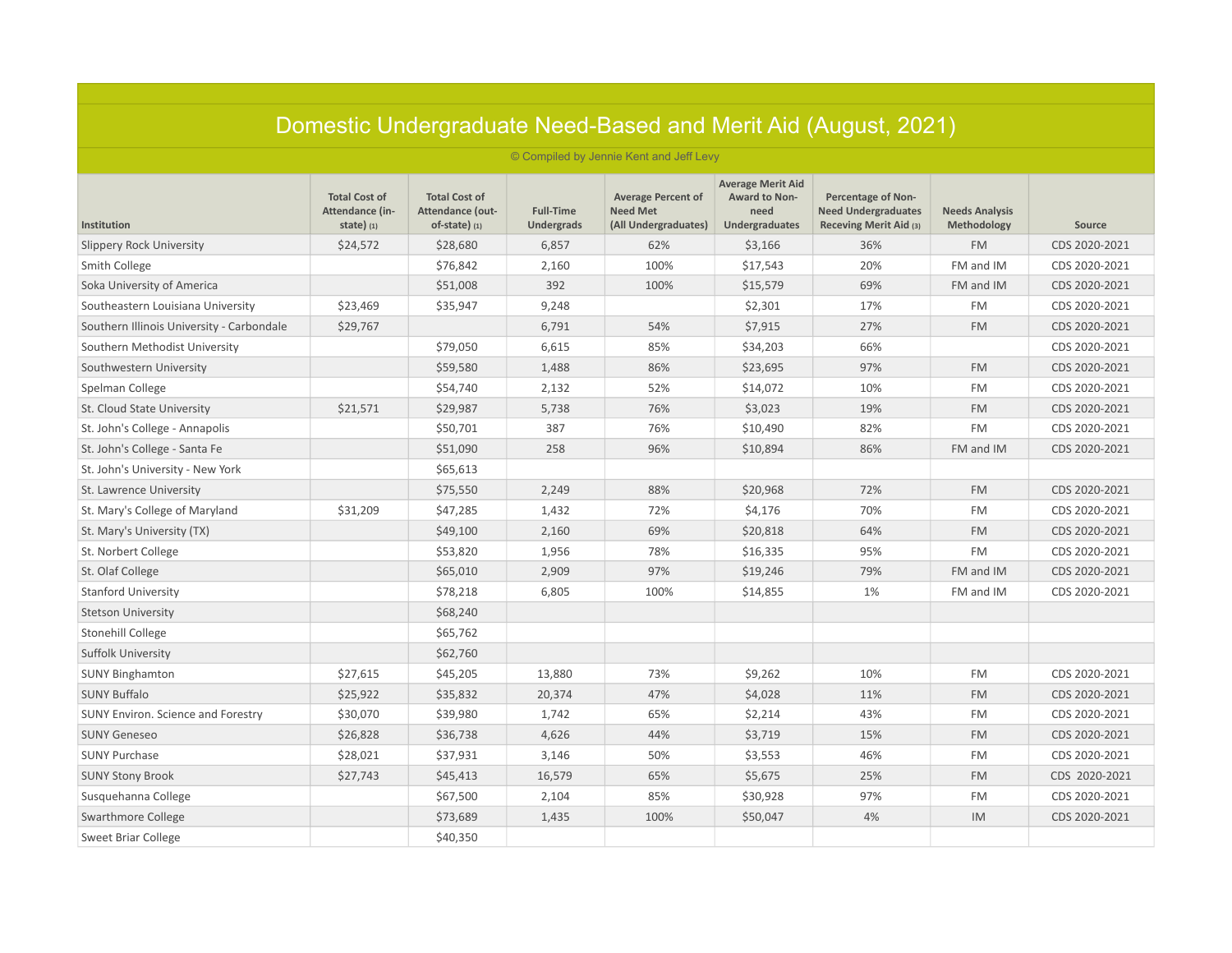| Domestic Undergraduate Need-Based and Merit Aid (August, 2021) |                                                        |                                                             |                                       |                                                                      |                                                                     |                                                                            |                                      |                     |  |  |  |
|----------------------------------------------------------------|--------------------------------------------------------|-------------------------------------------------------------|---------------------------------------|----------------------------------------------------------------------|---------------------------------------------------------------------|----------------------------------------------------------------------------|--------------------------------------|---------------------|--|--|--|
| © Compiled by Jennie Kent and Jeff Levy                        |                                                        |                                                             |                                       |                                                                      |                                                                     |                                                                            |                                      |                     |  |  |  |
| Institution                                                    | <b>Total Cost of</b><br>Attendance (in-<br>state $(1)$ | <b>Total Cost of</b><br>Attendance (out-<br>$of-state)$ (1) | <b>Full-Time</b><br><b>Undergrads</b> | <b>Average Percent of</b><br><b>Need Met</b><br>(All Undergraduates) | <b>Average Merit Aid</b><br>Award to Non-<br>need<br>Undergraduates | Percentage of Non-<br><b>Need Undergraduates</b><br>Receving Merit Aid (3) | <b>Needs Analysis</b><br>Methodology | Source              |  |  |  |
| <b>Syracuse University</b>                                     |                                                        | \$75,652                                                    |                                       |                                                                      |                                                                     |                                                                            |                                      | data request denied |  |  |  |
| <b>Temple University</b>                                       | \$35,704                                               | \$48,616                                                    | 26,162                                | 61%                                                                  | \$7,521                                                             | 43%                                                                        | <b>FM</b>                            | CDS 2020-2021       |  |  |  |
| Texas A & M University                                         | \$31,467                                               | \$58,024                                                    | 47,537                                | 69%                                                                  | \$4,356                                                             | 23%                                                                        | <b>FM</b>                            | CDS 2020-2021       |  |  |  |
| Texas Christian University                                     |                                                        | \$71,828                                                    | 9,448                                 | 69%                                                                  | \$19,331                                                            | 56%                                                                        | FM and IM                            | CDS 2020-2021       |  |  |  |
| <b>Texas Tech University</b>                                   | \$27,156                                               | \$39,426                                                    | 29,295                                | 52%                                                                  | \$4,168                                                             | 36%                                                                        | <b>FM</b>                            | CDS 2020-2021       |  |  |  |
| The Citadel                                                    | \$30,400                                               | \$53,656                                                    | 2,654                                 | 67%                                                                  | \$16,136                                                            | 54%                                                                        | <b>FM</b>                            | CDS 2020-2021       |  |  |  |
| The New School Coll. of Performing Arts                        |                                                        | \$73,376                                                    | 597                                   | 44%                                                                  | \$16,712                                                            | 75%                                                                        | <b>FM</b>                            | CDS 2020-2021       |  |  |  |
| <b>Towson University</b>                                       | \$28,680                                               | \$42,816                                                    | 16,224                                | 60%                                                                  | \$4,846                                                             | 17%                                                                        | <b>FM</b>                            | CDS 2020-2021       |  |  |  |
| <b>Trinity College</b>                                         |                                                        | \$76,850                                                    | 2,167                                 | 100%                                                                 | \$56,090                                                            | 1%                                                                         | FM and IM                            | CDS 2020-2021       |  |  |  |
| <b>Trinity University</b>                                      |                                                        | \$62,596                                                    | 2,457                                 | 95%                                                                  | \$23,912                                                            | 97%                                                                        | FM and IM                            | CDS 2020-2021       |  |  |  |
| <b>Tufts University</b>                                        |                                                        | \$79,000                                                    | 6,008                                 | 100%                                                                 | \$2,497                                                             | 2%                                                                         | FM and IM                            | CDS 2020-2021       |  |  |  |
| <b>Tulane University</b>                                       |                                                        | \$78,680                                                    | 7,661                                 | 95%                                                                  | \$22,551                                                            | 56%                                                                        | FM and IM                            | CDS 2020-2021       |  |  |  |
| <b>Tuskegee University</b>                                     |                                                        | \$41,924                                                    |                                       |                                                                      |                                                                     |                                                                            |                                      |                     |  |  |  |
| <b>Union College</b>                                           |                                                        | \$75,990                                                    | 2,028                                 | 100%                                                                 | \$14,600                                                            | 65%                                                                        | FM and IM                            | CDS 2020-2021       |  |  |  |
| University of Alabama                                          | \$31,050                                               | \$50,520                                                    | 29,014                                | 54%                                                                  | \$16,647                                                            | 51%                                                                        | <b>FM</b>                            | CDS 2020-2021       |  |  |  |
| University of Arizona                                          | \$30,416                                               | \$54,443                                                    | 29,160                                | 65%                                                                  | \$10,380                                                            | 53%                                                                        | FM and IM                            | CDS 2020-2021       |  |  |  |
| University of Arkansas                                         | \$26,176                                               | \$42,664                                                    | 20,252                                | 58%                                                                  | \$5,324                                                             | 28%                                                                        | <b>FM</b>                            | CDS 2020-2021       |  |  |  |
| University of California - Berkeley                            | \$41,528                                               | \$71,282                                                    | 29,297                                | 80%                                                                  | \$7,516                                                             | 11%                                                                        | FM and IM                            | CDS 2020-2021       |  |  |  |
| University of California - Davis                               | \$37,651                                               | \$67,405                                                    | 30,166                                | 79%                                                                  | \$6,596                                                             | 9%                                                                         |                                      | CDS 2020-2021       |  |  |  |
| University of California - Irvine                              | \$36,041                                               | \$65,795                                                    | 29,786                                | 81%                                                                  | \$8,968                                                             | 5%                                                                         | <b>FM</b>                            | CDS 2020-2021       |  |  |  |
| University of California - Los Angeles                         | \$36,787                                               | \$66,541                                                    | 31,065                                | 79%                                                                  | \$5,896                                                             | 7%                                                                         | FM and IM                            | CDS 2020-2021       |  |  |  |
| University of California - Merced                              | \$36,700                                               | \$66,454                                                    | 8,194                                 | 78%                                                                  | \$9,975                                                             | 11%                                                                        |                                      | CDS 2020-2021       |  |  |  |
| University of California - Riverside                           | \$35,522                                               | \$65,276                                                    | 22,042                                | 82%                                                                  | \$7,510                                                             | 7%                                                                         | <b>FM</b>                            | CDS 2020-2021       |  |  |  |
| University of California - San Diego                           | \$35,311                                               | \$65,065                                                    | 30,939                                | 83%                                                                  | \$10,300                                                            | 2%                                                                         |                                      | CDS 2020-2021       |  |  |  |
| University of California - Santa Barbara                       | \$36,949                                               | \$66,703                                                    | 22,480                                | 76%                                                                  | \$8,320                                                             | 5%                                                                         | FM and IM                            | CDS 2020-2021       |  |  |  |
| University of California - Santa Cruz                          | \$39,137                                               | \$68,891                                                    | 16,514                                | 78%                                                                  | \$7,087                                                             | 16%                                                                        | FM and IM                            | CDS 2020-2021       |  |  |  |
| University of Central Florida                                  | \$22,838                                               | \$38,937                                                    | 42,186                                | 65%                                                                  | \$3,494                                                             | 14%                                                                        | <b>FM</b>                            | CDS 2020-2021       |  |  |  |
| University of Cincinnati                                       | \$28,150                                               | \$43,484                                                    |                                       |                                                                      |                                                                     |                                                                            |                                      | CDS 2020-2021       |  |  |  |
| University of Colorado - Boulder                               | \$31,442                                               | \$57,260                                                    | 27,633                                | 74%                                                                  | \$9,437                                                             | 49%                                                                        | <b>FM</b>                            | CDS 2020-2021       |  |  |  |
| University of Colorado - Colorado Springs                      | \$25,960                                               | \$37,600                                                    | 8,146                                 | 47%                                                                  | \$3,693                                                             | 32%                                                                        | <b>FM</b>                            | CDS 2020-2021       |  |  |  |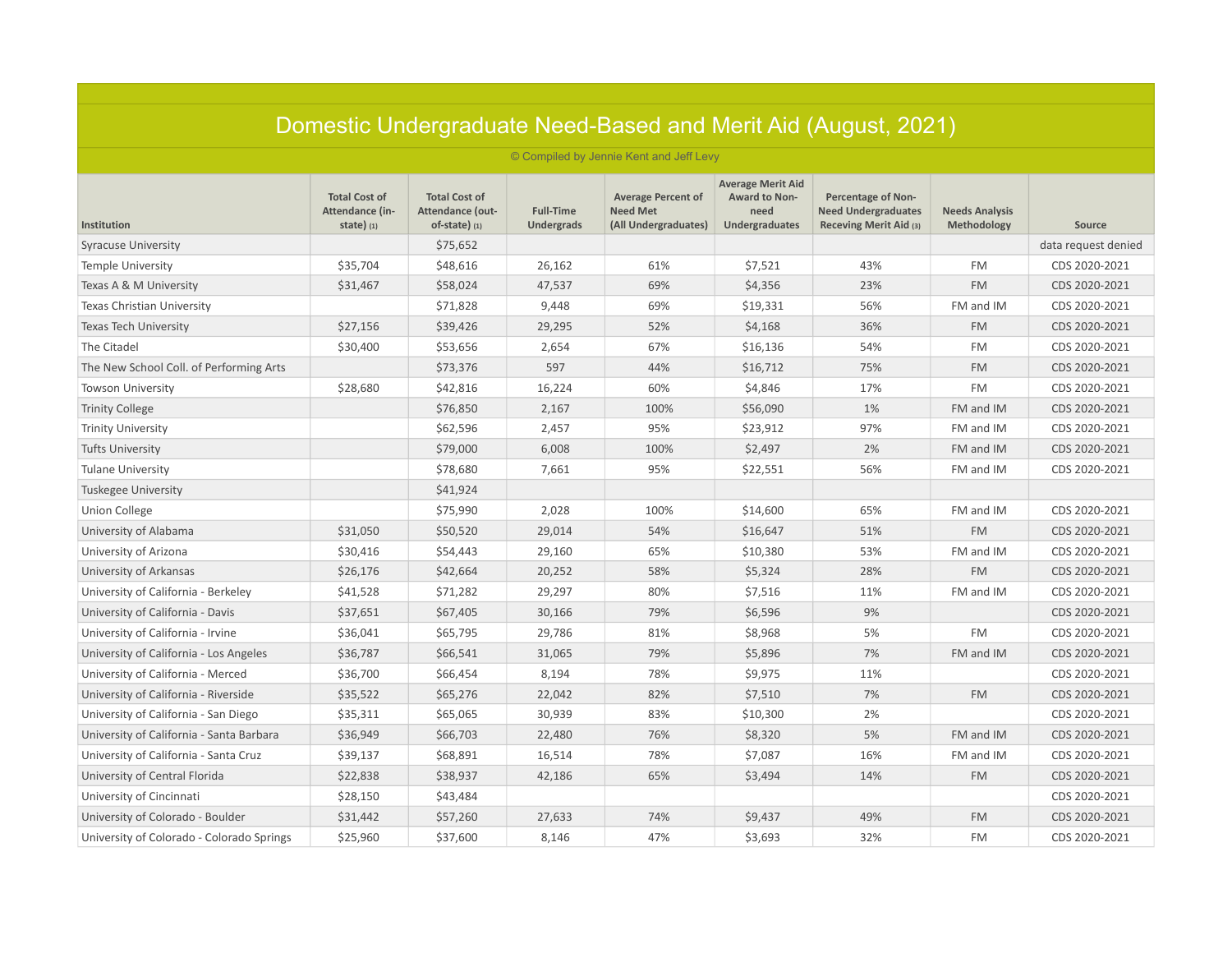|                                           |                                                        |                                                             |                                       |                                                                      |                                                                     | Domestic Undergraduate Need-Based and Merit Aid (August, 2021)                    |                                      |               |  |  |  |  |
|-------------------------------------------|--------------------------------------------------------|-------------------------------------------------------------|---------------------------------------|----------------------------------------------------------------------|---------------------------------------------------------------------|-----------------------------------------------------------------------------------|--------------------------------------|---------------|--|--|--|--|
|                                           | © Compiled by Jennie Kent and Jeff Levy                |                                                             |                                       |                                                                      |                                                                     |                                                                                   |                                      |               |  |  |  |  |
| Institution                               | <b>Total Cost of</b><br>Attendance (in-<br>state $(1)$ | <b>Total Cost of</b><br>Attendance (out-<br>$of-state)$ (1) | <b>Full-Time</b><br><b>Undergrads</b> | <b>Average Percent of</b><br><b>Need Met</b><br>(All Undergraduates) | <b>Average Merit Aid</b><br>Award to Non-<br>need<br>Undergraduates | <b>Percentage of Non-</b><br><b>Need Undergraduates</b><br>Receving Merit Aid (3) | <b>Needs Analysis</b><br>Methodology | Source        |  |  |  |  |
| University of Colorado - Denver           | \$30,836                                               | \$47,324                                                    |                                       |                                                                      |                                                                     |                                                                                   |                                      |               |  |  |  |  |
| University of Connecticut                 | \$35,074                                               | \$57,742                                                    | 18,069                                | 61%                                                                  | \$10,327                                                            | 35%                                                                               | <b>FM</b>                            | CDS 2020-2021 |  |  |  |  |
| University of Dallas                      |                                                        | \$62,400                                                    | 1,442                                 | 81%                                                                  | \$22,043                                                            | 97%                                                                               | <b>FM</b>                            | CDS 2020-2021 |  |  |  |  |
| University of Dayton                      |                                                        | \$62,220                                                    | 8,326                                 | 85%                                                                  | \$23,035                                                            | 100%                                                                              | <b>FM</b>                            | CDS 2020-2021 |  |  |  |  |
| University of Delaware                    | \$30,932                                               | \$52,362                                                    | 17,483                                | 54%                                                                  | \$8,510                                                             | 24%                                                                               | <b>FM</b>                            | CDS 2020-2021 |  |  |  |  |
| University of Denver                      |                                                        | \$71,929                                                    | 5,291                                 | 84%                                                                  | \$20,777                                                            | 78%                                                                               |                                      | CDS 2020-2021 |  |  |  |  |
| University of Detroit Mercy               |                                                        | \$43,688                                                    | 2,206                                 | 68%                                                                  | \$12,353                                                            | 89%                                                                               | <b>FM</b>                            | CDS 2020-2021 |  |  |  |  |
| University of Evansville                  |                                                        | \$55,196                                                    |                                       |                                                                      |                                                                     |                                                                                   |                                      |               |  |  |  |  |
| University of Florida                     | \$21,431                                               | \$43,709                                                    |                                       |                                                                      |                                                                     |                                                                                   |                                      |               |  |  |  |  |
| University of Georgia                     | \$27,658                                               | \$46,698                                                    | 27,898                                | 74%                                                                  | \$3,238                                                             | 5%                                                                                | <b>FM</b>                            | CDS 2020-2021 |  |  |  |  |
| University of Hawaii - Manoa              | \$29,861                                               | \$51,893                                                    | 10,810                                | 72%                                                                  | \$12,323                                                            | 59%                                                                               | <b>FM</b>                            | CDS 2020-2021 |  |  |  |  |
| University of Houston                     | \$24,631                                               | \$36,847                                                    | 28,643                                | 57%                                                                  | \$4,378                                                             | 10%                                                                               | <b>FM</b>                            | CDS 2020-2021 |  |  |  |  |
| University of Illinois - Chicago          | \$31,968                                               | \$45,318                                                    | 19,918                                | 66%                                                                  | \$5,357                                                             | 25%                                                                               | <b>FM</b>                            | CDS 2020-2021 |  |  |  |  |
| University of Illinois - Urbana Champaign | \$31,102                                               | \$48,552                                                    | 32,406                                | 70%                                                                  | \$6,595                                                             | 22%                                                                               | <b>FM</b>                            | CDS 2020-2021 |  |  |  |  |
| University of Iowa                        | \$25,376                                               | \$47,339                                                    | 21,136                                | 53%                                                                  | \$5,729                                                             | 51%                                                                               | <b>FM</b>                            | CDS 2020-2021 |  |  |  |  |
| University of Kansas                      | \$25,476                                               | \$42,344                                                    | 17,157                                | 77%                                                                  | \$7,285                                                             | 46%                                                                               | <b>FM</b>                            | CDS 2020-2021 |  |  |  |  |
| University of Kentucky                    | \$31,546                                               | \$50,356                                                    |                                       |                                                                      |                                                                     |                                                                                   |                                      |               |  |  |  |  |
| University of Louisville                  | \$29,678                                               | \$46,024                                                    |                                       |                                                                      |                                                                     |                                                                                   |                                      |               |  |  |  |  |
| University of Lynchburg                   |                                                        | \$57,268                                                    |                                       |                                                                      |                                                                     |                                                                                   |                                      |               |  |  |  |  |
| University of Maine - Orono               | \$26,230                                               | \$47,020                                                    | 7,836                                 | 69%                                                                  | \$7,614                                                             | 84%                                                                               | <b>FM</b>                            | CDS 2020-2021 |  |  |  |  |
| University of Mary Washington             | \$30,038                                               | \$46,695                                                    |                                       |                                                                      |                                                                     |                                                                                   |                                      |               |  |  |  |  |
| University of Maryland - Baltimore County | \$27,118                                               | \$42,752                                                    | 9,398                                 | 56%                                                                  | \$7,643                                                             | 39%                                                                               | <b>FM</b>                            | CDS 2020-2021 |  |  |  |  |
| University of Maryland - College Park     | \$27,807                                               | \$53,919                                                    | 28,228                                | 62%                                                                  | \$5,842                                                             | 27%                                                                               |                                      | CDS 2020-2021 |  |  |  |  |
| University of Massachusetts - Amherst     | \$32,168                                               | \$52,156                                                    | 22,417                                | 82%                                                                  | \$5,937                                                             | 56%                                                                               | <b>FM</b>                            | CDS 2020-2021 |  |  |  |  |
| University of Massachusetts - Boston      | \$34,834                                               | \$55,296                                                    | 9,890                                 | 82%                                                                  | \$6,990                                                             | 31%                                                                               | <b>FM</b>                            | CDS 2020-2021 |  |  |  |  |
| University of Massachusetts - Dartmouth   | \$32,857                                               | \$48,602                                                    |                                       |                                                                      |                                                                     |                                                                                   |                                      |               |  |  |  |  |
| University of Memphis                     | \$26,386                                               | \$30,226                                                    | 12,411                                | 54%                                                                  | \$6,160                                                             | 65%                                                                               | <b>FM</b>                            | CDS 2020-2021 |  |  |  |  |
| University of Miami                       |                                                        | \$73,712                                                    | 10,736                                | 97%                                                                  | \$23,103                                                            | 58%                                                                               | FM and IM                            | CDS 2020-2021 |  |  |  |  |
| University of Michigan - Ann Arbor        | \$31,484                                               | \$67,802                                                    | 30,057                                | 92%                                                                  | \$5,673                                                             | 18%                                                                               | FM and IM                            | CDS 2020-2021 |  |  |  |  |
| University of Michigan - Dearborn         | \$27,234                                               | \$41,202                                                    | 5,029                                 | 77%                                                                  | \$6,819                                                             | 50%                                                                               | <b>FM</b>                            | CDS 2020-2021 |  |  |  |  |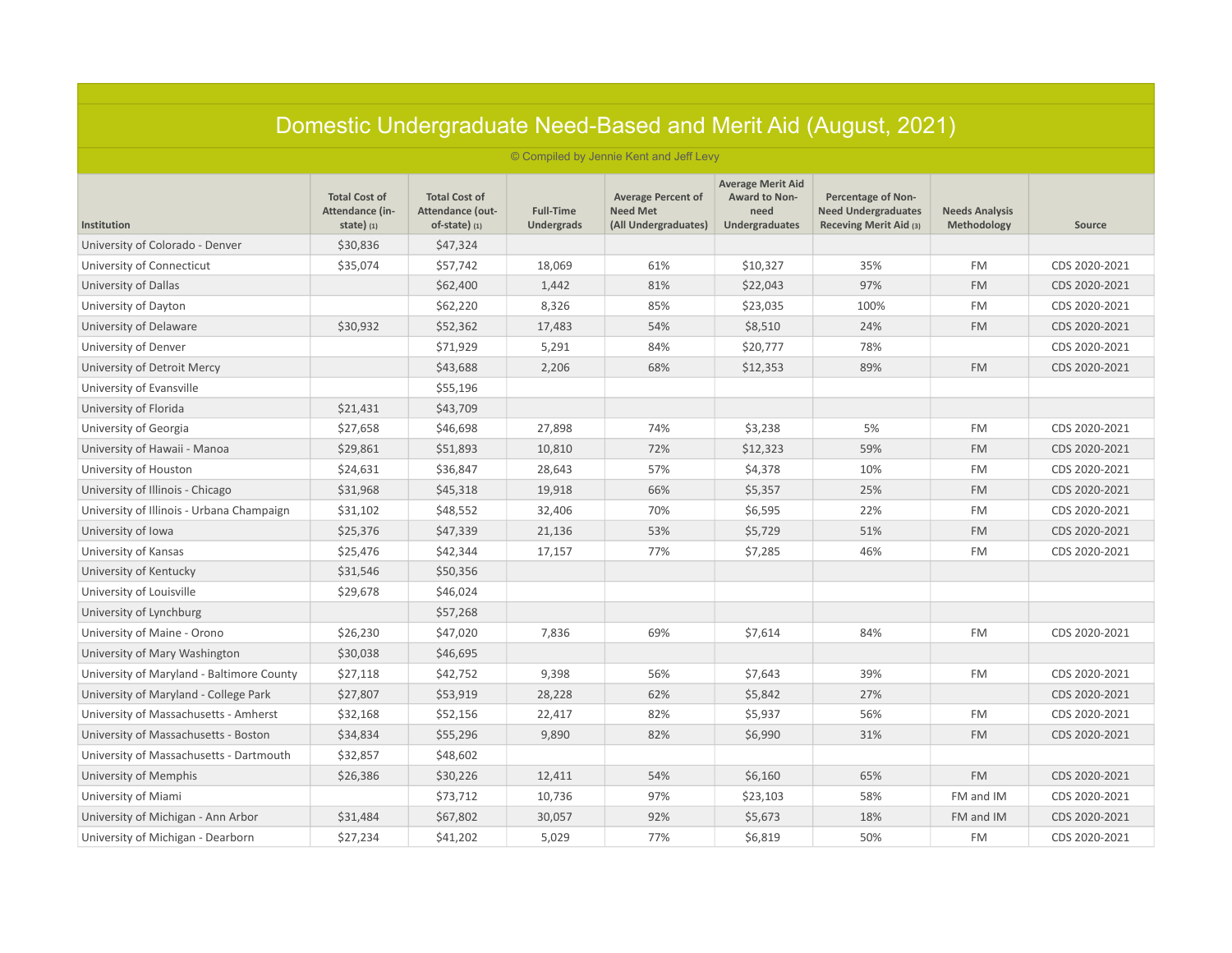| Domestic Undergraduate Need-Based and Merit Aid (August, 2021) |                                                        |                                                             |                                       |                                                                      |                                                                     |                                                                                   |                                      |               |  |
|----------------------------------------------------------------|--------------------------------------------------------|-------------------------------------------------------------|---------------------------------------|----------------------------------------------------------------------|---------------------------------------------------------------------|-----------------------------------------------------------------------------------|--------------------------------------|---------------|--|
| © Compiled by Jennie Kent and Jeff Levy                        |                                                        |                                                             |                                       |                                                                      |                                                                     |                                                                                   |                                      |               |  |
| Institution                                                    | <b>Total Cost of</b><br>Attendance (in-<br>state $(1)$ | <b>Total Cost of</b><br>Attendance (out-<br>of-state) $(1)$ | <b>Full-Time</b><br><b>Undergrads</b> | <b>Average Percent of</b><br><b>Need Met</b><br>(All Undergraduates) | <b>Average Merit Aid</b><br>Award to Non-<br>need<br>Undergraduates | <b>Percentage of Non-</b><br><b>Need Undergraduates</b><br>Receving Merit Aid (3) | <b>Needs Analysis</b><br>Methodology | Source        |  |
| University of Minnesota - Duluth                               | \$25,518                                               | \$30,718                                                    | 8,411                                 | 73%                                                                  | \$2,010                                                             | 44%                                                                               | <b>FM</b>                            | CDS 2020-2021 |  |
| University of Minnesota - Twin Cities                          | \$28,827                                               | \$47,124                                                    | 28,529                                | 75%                                                                  | \$5,090                                                             | 19%                                                                               | <b>FM</b>                            | CDS 2020-2021 |  |
| University of Mississippi                                      | \$25,762                                               | \$42,034                                                    | 15,353                                | 76%                                                                  | \$11,324                                                            | 55%                                                                               | <b>FM</b>                            | CDS 2020-2021 |  |
| University of Missouri - Columbia                              | \$27,711                                               | \$45,993                                                    |                                       |                                                                      |                                                                     |                                                                                   |                                      |               |  |
| University of Nebraska - Lincoln                               | \$26,250                                               | \$43,380                                                    | 19,130                                | 71%                                                                  | \$8,444                                                             | 20%                                                                               | FM and IM                            | CDS 2020-2021 |  |
| University of Nevada - Las Vegas                               | \$25,217                                               | \$40,870                                                    | 19,832                                | 48%                                                                  | \$3,786                                                             | 33%                                                                               | <b>FM</b>                            | CDS 2020-2021 |  |
| University of Nevada - Reno                                    | \$26,252                                               | \$41,906                                                    | 14,751                                | 56%                                                                  | \$3,570                                                             | 26%                                                                               | FM and IM                            | CDS 2020-2021 |  |
| University of New Hampshire                                    | \$34,830                                               | \$52,170                                                    | 11,899                                | 65%                                                                  | \$6,739                                                             | 56%                                                                               | FM                                   | CDS 2020-2021 |  |
| University of New Haven                                        |                                                        |                                                             | 4,837                                 | 62%                                                                  | \$19,004                                                            | 90%                                                                               | <b>FM</b>                            | CDS 2020-2021 |  |
| University of New Mexico                                       | \$23,865                                               | \$40,203                                                    | 12,043                                |                                                                      |                                                                     | 0%                                                                                | <b>FM</b>                            | CDS 2020-2021 |  |
| University of New Orleans                                      | \$24,747                                               | \$29,583                                                    |                                       |                                                                      |                                                                     |                                                                                   |                                      |               |  |
| University of North Carolina - Asheville                       | \$20,858                                               | \$38,206                                                    | 2,989                                 | 73%                                                                  | \$2,147                                                             | 41%                                                                               | <b>FM</b>                            | CDS 2020-2021 |  |
| University of North Carolina - Chapel Hill                     | \$24,546                                               | \$51,725                                                    | 18,519                                | 100%                                                                 | \$7,033                                                             | 9%                                                                                | FM and IM                            | CDS 2020-2021 |  |
| University of North Carolina - Charlotte                       | \$24,914                                               | \$38,348                                                    | 20,802                                | 57%                                                                  | \$3,200                                                             | 5%                                                                                | <b>FM</b>                            | CDS 2020-2021 |  |
| University of North Carolina - Wilmington                      | \$25,798                                               | \$39,863                                                    | 12,283                                | 45%                                                                  | \$3,857                                                             | 5%                                                                                | <b>FM</b>                            | CDS 2020-2021 |  |
| University of North Carolina Sch. of the Arts                  | \$22,637                                               | \$39,180                                                    | 892                                   | 66%                                                                  | \$3,818                                                             | 13%                                                                               | <b>FM</b>                            | CDS 2020-2021 |  |
| University of North Dakota                                     | \$24,498                                               | \$28,768                                                    | 7,606                                 | 57%                                                                  | \$2,206                                                             | 27%                                                                               | <b>FM</b>                            | CDS 2020-2021 |  |
| University of North Florida                                    | \$21,529                                               | \$35,933                                                    | 10,689                                | 90%                                                                  | \$2,124                                                             | 51%                                                                               |                                      | CDS 2020-2021 |  |
| University of North Texas                                      | \$25,386                                               | \$35,202                                                    | 26,315                                | 54%                                                                  | \$7,476                                                             | 31%                                                                               |                                      | CDS 2020-2021 |  |
| University of Northern Iowa                                    | \$21,294                                               | \$33,578                                                    | 8,220                                 | 66%                                                                  | \$3,283                                                             | 44%                                                                               | <b>FM</b>                            | CDS 2020-2021 |  |
| University of Notre Dame                                       |                                                        | \$76,883                                                    | 8,829                                 | 100%                                                                 | \$17,687                                                            | 7%                                                                                | FM and IM                            | CDS 2020-2021 |  |
| University of Oklahoma                                         | \$30,374                                               | \$45,755                                                    | 19,524                                | 79%                                                                  | \$2,983                                                             | 19%                                                                               | <b>FM</b>                            | CDS 2020-2021 |  |
| University of Oregon                                           | \$30,312                                               | \$55,764                                                    | 17,403                                | 61%                                                                  | \$6,795                                                             | 31%                                                                               | <b>FM</b>                            | CDS 2020-2021 |  |
| University of the Pacific                                      |                                                        | \$68,847                                                    |                                       |                                                                      |                                                                     |                                                                                   |                                      |               |  |
| University of Pennsylvania                                     |                                                        | \$81,110                                                    | 9,774                                 | 100%                                                                 |                                                                     | 0%                                                                                | FM and IM                            | CDS 2020-2021 |  |
| University of Pittsburgh                                       | \$35,147                                               | \$49,174                                                    | 18,310                                | 57%                                                                  | \$9,028                                                             | 10%                                                                               | FM                                   | CDS 2020-2021 |  |
| University of Portland                                         |                                                        | \$66,394                                                    | 3,456                                 | 79%                                                                  | \$20,949                                                            | 95%                                                                               | <b>FM</b>                            | CDS 2020-2021 |  |
| University of Puget Sound                                      |                                                        | \$69,661                                                    |                                       |                                                                      |                                                                     |                                                                                   |                                      |               |  |
| University of Redlands                                         |                                                        | \$71,624                                                    |                                       |                                                                      |                                                                     |                                                                                   |                                      |               |  |
| University of Rhode Island                                     | \$32,052                                               | \$49,626                                                    | 13,202                                | 55%                                                                  | \$7,832                                                             | 67%                                                                               | <b>FM</b>                            | CDS 2020-2021 |  |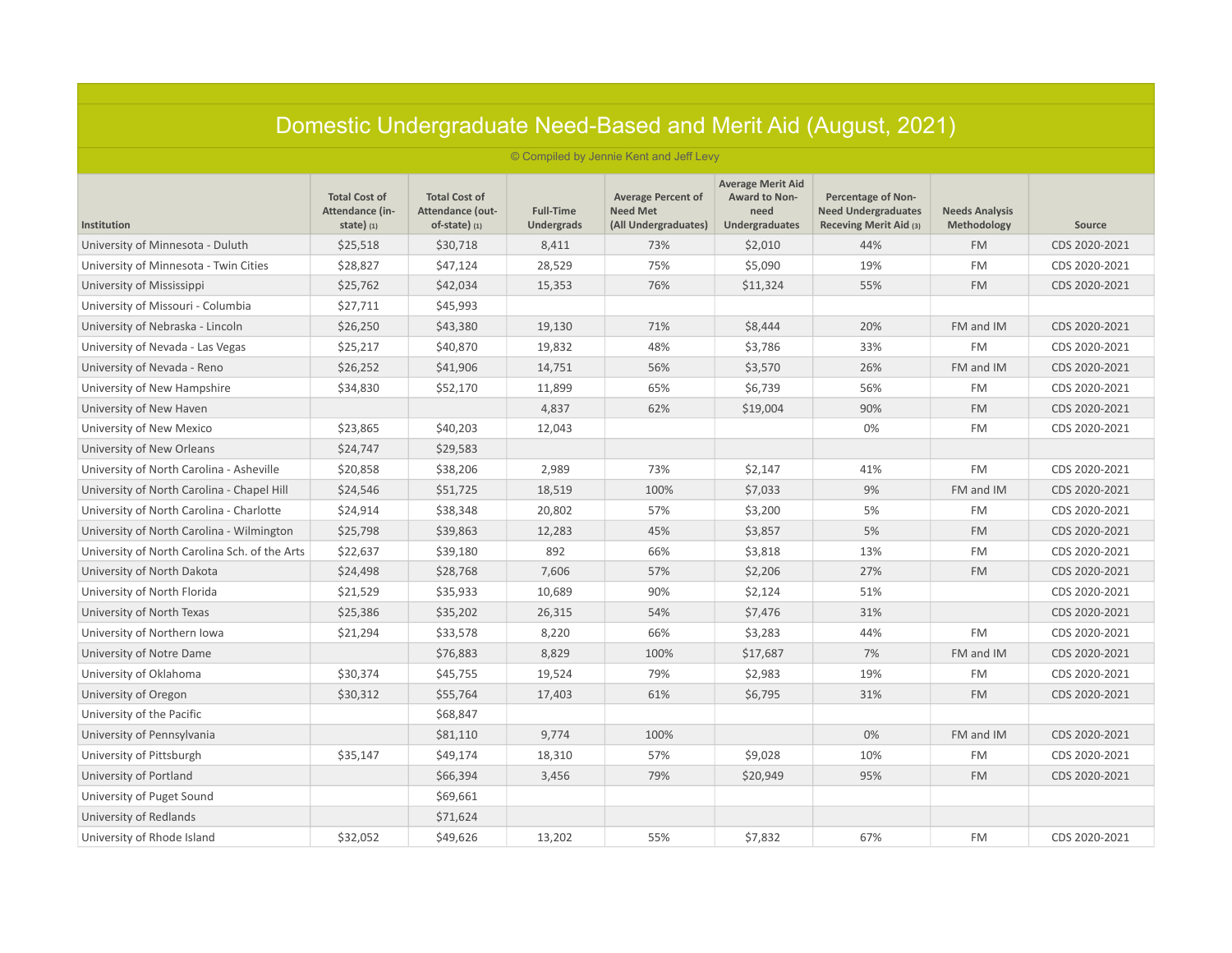| Domestic Undergraduate Need-Based and Merit Aid (August, 2021) |                                                        |                                                             |                                       |                                                                      |                                                                     |                                                                                   |                                      |               |  |
|----------------------------------------------------------------|--------------------------------------------------------|-------------------------------------------------------------|---------------------------------------|----------------------------------------------------------------------|---------------------------------------------------------------------|-----------------------------------------------------------------------------------|--------------------------------------|---------------|--|
| © Compiled by Jennie Kent and Jeff Levy                        |                                                        |                                                             |                                       |                                                                      |                                                                     |                                                                                   |                                      |               |  |
| Institution                                                    | <b>Total Cost of</b><br>Attendance (in-<br>state $(1)$ | <b>Total Cost of</b><br>Attendance (out-<br>$of-state)$ (1) | <b>Full-Time</b><br><b>Undergrads</b> | <b>Average Percent of</b><br><b>Need Met</b><br>(All Undergraduates) | <b>Average Merit Aid</b><br>Award to Non-<br>need<br>Undergraduates | <b>Percentage of Non-</b><br><b>Need Undergraduates</b><br>Receving Merit Aid (3) | <b>Needs Analysis</b><br>Methodology | Source        |  |
| University of Richmond                                         |                                                        | \$72,450                                                    | 3,108                                 | 99%                                                                  | \$31,879                                                            | 24%                                                                               | IM                                   | CDS 2020-2021 |  |
| University of Rochester                                        |                                                        | \$77,995                                                    |                                       |                                                                      |                                                                     |                                                                                   |                                      |               |  |
| University of San Diego                                        |                                                        | \$72,033                                                    | 5,691                                 | 74%                                                                  | \$18,173                                                            | 40%                                                                               | <b>FM</b>                            | CDS 2020-2021 |  |
| University of San Francisco                                    |                                                        | \$73,872                                                    |                                       |                                                                      |                                                                     |                                                                                   |                                      |               |  |
| University of South Carolina                                   | \$29,121                                               | \$50,361                                                    | 26,174                                | 72%                                                                  | \$6,696                                                             | 74%                                                                               | <b>FM</b>                            | CDS 2020-2021 |  |
| University of South Florida - Tampa                            | \$23,866                                               | \$34,780                                                    | 28,708                                | 65%                                                                  | \$3,183                                                             | 26%                                                                               | <b>FM</b>                            | CDS 2020-2021 |  |
| University of Southern California                              |                                                        | \$80,151                                                    | 19,449                                | 99%                                                                  | \$18,243                                                            | 36%                                                                               | FM and IM                            | CDS 2020-2021 |  |
| University of St. Thomas                                       |                                                        | \$62,476                                                    | 1,965                                 | 66%                                                                  | \$11,018                                                            | 88%                                                                               |                                      | CDS 2020-2021 |  |
| University of Tampa                                            |                                                        | \$48,040                                                    | 28,708                                | 65%                                                                  | \$3,183                                                             | 26%                                                                               | <b>FM</b>                            | CDS 2020-2021 |  |
| University of Tennesee - Knoxville                             | \$32,498                                               | \$50,898                                                    | 22,896                                | 57%                                                                  | \$6,718                                                             | 43%                                                                               | <b>FM</b>                            | CDS 2020-2021 |  |
| University of Texas - Austin                                   | \$28,928                                               | \$57,512                                                    | 37,362                                | 66%                                                                  | \$1,899                                                             | 6%                                                                                | FM and IM                            | CDS 2020-2021 |  |
| University of Texas - Dallas                                   | \$30,744                                               | \$55,722                                                    | 17,803                                | 64%                                                                  | \$12,451                                                            | 48%                                                                               | FM and IM                            | CDS 2020-2021 |  |
| University of Texas - San Antonio                              | \$20,878                                               | \$32,884                                                    | 22,203                                | 49%                                                                  | \$2,556                                                             | 16%                                                                               |                                      | CDS 2020-2021 |  |
| University of Toledo                                           | \$28,932                                               | \$38,292                                                    | 11,345                                | 61%                                                                  | \$5,830                                                             | 70%                                                                               | <b>FM</b>                            | CDS 2020-2021 |  |
| University of Utah                                             | \$24,278                                               | \$42,883                                                    | 18,660                                | 59%                                                                  | \$7,337                                                             | 61%                                                                               | <b>FM</b>                            | CDS 2020-2021 |  |
| University of Vermont                                          | \$35,882                                               | \$60,770                                                    | 10,392                                | 62%                                                                  | \$15,385                                                            | 71%                                                                               |                                      | CDS 2020-2021 |  |
| University of Virginia                                         | \$35,664                                               | \$69,547                                                    | 16,261                                | 100%                                                                 | \$5,581                                                             | 7%                                                                                | FM and IM                            | CDS 2020-2021 |  |
| University of Washington - Seattle                             | \$29,319                                               | \$56,688                                                    | 29,277                                | 78%                                                                  | \$2,984                                                             | 17%                                                                               | FM                                   | CDS 2020-2021 |  |
| University of Wisconsin - Madison                              | \$27,158                                               | \$55,046                                                    | 29,986                                | 80%                                                                  | \$4,783                                                             | 10%                                                                               | <b>FM</b>                            | CDS 2020-2021 |  |
| University of Wisconsin - Milwaukee                            | \$24,230                                               | \$36,095                                                    | 13,562                                | 50%                                                                  | \$1,719                                                             | 22%                                                                               | <b>FM</b>                            | CDS 2020-2021 |  |
| <b>Utica College</b>                                           |                                                        | \$36,993                                                    | 2,633                                 | 52%                                                                  | \$4,954                                                             | 60%                                                                               | <b>FM</b>                            | CDS 2020-2021 |  |
| Valparaiso University                                          |                                                        | \$58,726                                                    | 2,939                                 | 92%                                                                  | \$21,163                                                            | 94%                                                                               | FM and IM                            | CDS 2020-2021 |  |
| Vanderbilt University                                          |                                                        | \$76,044                                                    | 6,983                                 | 100%                                                                 | \$25,033                                                            | 20%                                                                               | FM and IM                            | CDS 2020-2021 |  |
| Vassar College                                                 |                                                        | \$78,170                                                    | 2,427                                 | 100%                                                                 | \$0                                                                 | 0%                                                                                | IM                                   | CDS 2020-2021 |  |
| Villanova University                                           |                                                        | \$75,835                                                    | 6,793                                 | 83%                                                                  | \$38,751                                                            | 27%                                                                               | FM and IM                            | CDS 2020-2021 |  |
| Virginia Commonwealth University                               | \$32,997                                               | \$54,335                                                    | 19,992                                | 52%                                                                  | \$5,147                                                             | 23%                                                                               |                                      | CDS 2020-2021 |  |
| Virginia Military Institute                                    | \$32,420                                               | \$60,430                                                    | 1,698                                 | 90%                                                                  | \$15,524                                                            | 36%                                                                               | <b>FM</b>                            | CDS 2020-2021 |  |
| Virginia Tech                                                  | \$27,755                                               | \$46,899                                                    | 28,539                                | 54%                                                                  | \$3,610                                                             | 15%                                                                               | <b>FM</b>                            | CDS 2020-2021 |  |
| Wabash College                                                 |                                                        | \$59,650                                                    | 868                                   | 94%                                                                  | \$29,198                                                            | 97%                                                                               | <b>FM</b>                            | CDS 2020-2021 |  |
| Wagner College                                                 |                                                        | \$68,148                                                    |                                       |                                                                      |                                                                     |                                                                                   |                                      |               |  |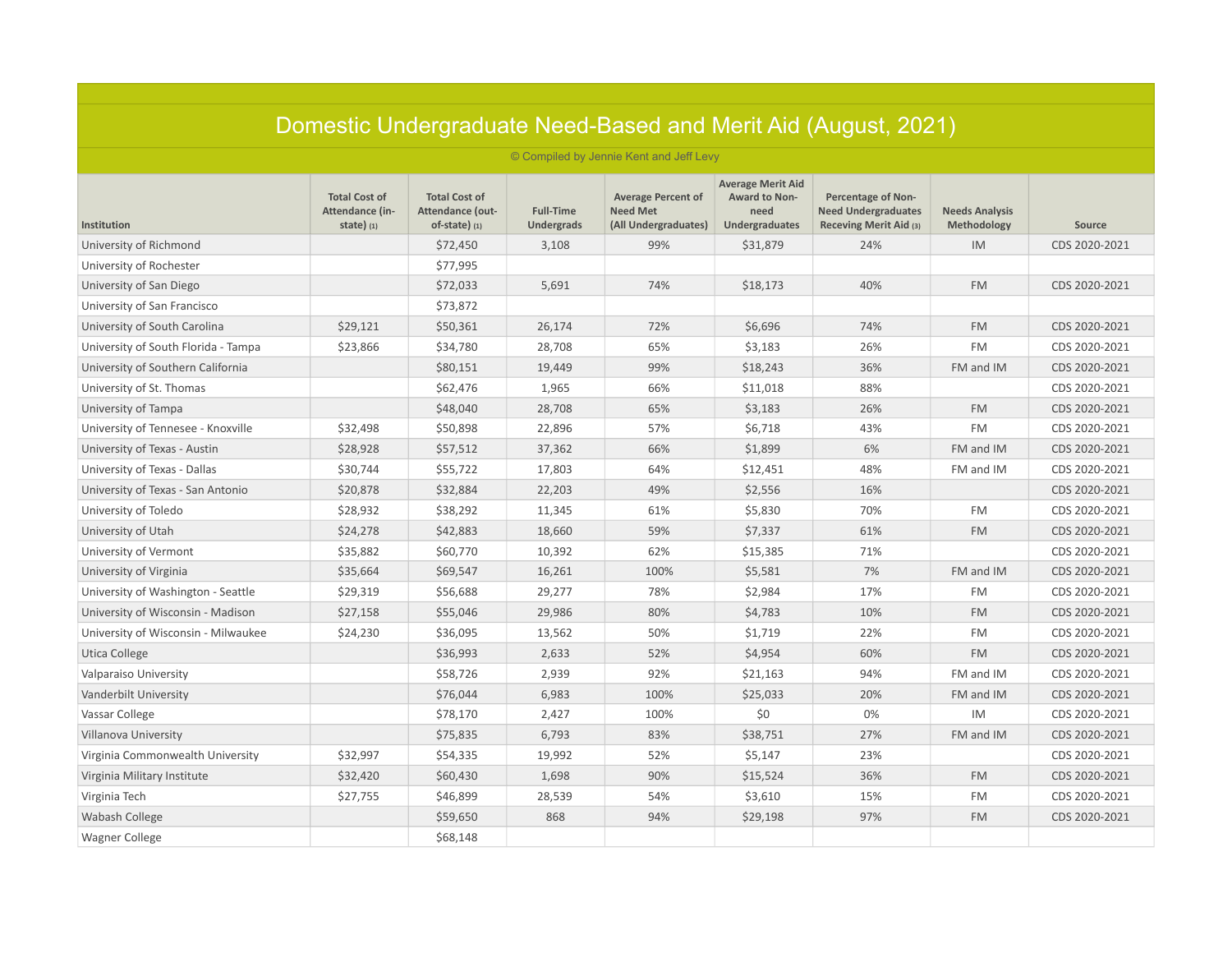| Domestic Undergraduate Need-Based and Merit Aid (August, 2021) |                                                        |                                                             |                                       |                                                                      |                                                                     |                                                                                   |                                      |                  |
|----------------------------------------------------------------|--------------------------------------------------------|-------------------------------------------------------------|---------------------------------------|----------------------------------------------------------------------|---------------------------------------------------------------------|-----------------------------------------------------------------------------------|--------------------------------------|------------------|
|                                                                |                                                        |                                                             |                                       | © Compiled by Jennie Kent and Jeff Levy                              |                                                                     |                                                                                   |                                      |                  |
| <b>Institution</b>                                             | <b>Total Cost of</b><br>Attendance (in-<br>state $(1)$ | <b>Total Cost of</b><br>Attendance (out-<br>$of-state)$ (1) | <b>Full-Time</b><br><b>Undergrads</b> | <b>Average Percent of</b><br><b>Need Met</b><br>(All Undergraduates) | <b>Average Merit Aid</b><br>Award to Non-<br>need<br>Undergraduates | <b>Percentage of Non-</b><br><b>Need Undergraduates</b><br>Receving Merit Aid (3) | <b>Needs Analysis</b><br>Methodology | Source           |
| <b>Wake Forest University</b>                                  |                                                        | \$77,278                                                    | 5,367                                 | 100%                                                                 | \$23,224                                                            | 7%                                                                                | IM                                   | CDS 2020-2021    |
| Warren Wilson College                                          |                                                        | \$53,980                                                    |                                       |                                                                      |                                                                     |                                                                                   |                                      | data unavailable |
| <b>Wartburg College</b>                                        |                                                        | \$57,672                                                    | 1,452                                 | 85%                                                                  | \$27,707                                                            | 97%                                                                               | <b>FM</b>                            | CDS 2020-2021    |
| Washington and Jefferson College                               |                                                        | \$64,593                                                    |                                       |                                                                      |                                                                     |                                                                                   |                                      |                  |
| Washington & Lee University                                    |                                                        | \$77,600                                                    | 1,820                                 | 100%                                                                 | \$40,947                                                            | 15%                                                                               | FM and IM                            | CDS 2020-2021    |
| <b>Washington State University</b>                             | \$28,520                                               | \$43,463                                                    | 22,908                                | 66%                                                                  | \$5,153                                                             | 48%                                                                               | <b>FM</b>                            | CDS 2020-2021    |
| Washington University in St. Louis                             |                                                        | \$79,586                                                    | 7,073                                 | 100%                                                                 | \$27,149                                                            | 4%                                                                                | <b>IM</b>                            | CDS 2020-2021    |
| <b>Wellesley College</b>                                       |                                                        | \$78,270                                                    | 2,236                                 | 100%                                                                 | \$39,798                                                            | 1%                                                                                |                                      | CDS 2020-2021    |
| <b>Wells College</b>                                           |                                                        | \$48,150                                                    |                                       |                                                                      |                                                                     |                                                                                   |                                      |                  |
| Wentworth Institute of Technology                              |                                                        | \$56,186                                                    | 4,026                                 | 61%                                                                  | \$11,307                                                            | 76%                                                                               | <b>FM</b>                            | CDS 2020-2021    |
| <b>Wesleyan University</b>                                     |                                                        | \$78,735                                                    | 2,834                                 | 100%                                                                 | \$47,890                                                            | 1%                                                                                | IM                                   | CDS 2020-2021    |
| Western Washington University                                  | \$25,805                                               | \$42,563                                                    | 12,596                                | 81%                                                                  | \$1,842                                                             | 5%                                                                                | <b>FM</b>                            | CDS 2020-2021    |
| Westminster College (UT)                                       |                                                        | \$53,943                                                    | 1,344                                 | 81%                                                                  | \$17,307                                                            | 77%                                                                               | <b>FM</b>                            | CDS 2020-2021    |
| <b>Westmont College</b>                                        |                                                        | \$66,220                                                    | 1,224                                 | 82%                                                                  | \$23,876                                                            | 92%                                                                               | <b>FM</b>                            | CDS 2020-2021    |
| Wheaton College (IL)                                           |                                                        | \$52,940                                                    | 2,195                                 | 74%                                                                  | \$12,283                                                            | 63%                                                                               | FM and IM                            | CDS 2020-2021    |
| Wheaton College (MA)                                           |                                                        | \$72,744                                                    | 1,654                                 | 83%                                                                  | \$27,172                                                            | 65%                                                                               | FM and IM                            | CDS 2020-2021    |
| Whitman College                                                |                                                        | \$66,408                                                    | 1,288                                 | 92%                                                                  | \$13,678                                                            | 72%                                                                               | FM and IM                            | CDS 2020-2021    |
| <b>Whittier College</b>                                        |                                                        | \$66,392                                                    | 1,453                                 | 82%                                                                  | \$26,740                                                            | 71%                                                                               | <b>FM</b>                            | CDS 2020-2021    |
| Whitworth College                                              |                                                        | \$62,890                                                    | 2,304                                 | 84%                                                                  | \$26,044                                                            | 86%                                                                               | <b>FM</b>                            | CDS 2020-2021    |
| <b>Widener University</b>                                      |                                                        | \$65,390                                                    | 2,627                                 | 76%                                                                  | \$26,642                                                            | 88%                                                                               | FM and IM                            | CDS 2020-2021    |
| <b>Willamette University</b>                                   |                                                        | \$69,598                                                    |                                       |                                                                      |                                                                     |                                                                                   | <b>FM</b>                            | CDS 2020-2021    |
| <b>Williams College</b>                                        |                                                        | \$66,540                                                    | 1,917                                 | 100%                                                                 | \$0                                                                 | 0%                                                                                | IM                                   | CDS 2020-2021    |
| <b>Winona State University</b>                                 | \$22,630                                               | \$28,821                                                    | 6,029                                 | 55%                                                                  | \$2,880                                                             | 41%                                                                               | <b>FM</b>                            | CDS 2020-2021    |
| <b>Wittenberg University</b>                                   |                                                        | \$55,506                                                    | 1,379                                 | 84%                                                                  | \$21,889                                                            | 89%                                                                               | <b>FM</b>                            | CDS 2020-2021    |
| Worcester Polytechnic Institute                                |                                                        | \$72,296                                                    | 4,578                                 | 82%                                                                  | \$18,264                                                            | 97%                                                                               | FM and IM                            | CDS 2020-2021    |
| Xavier University of Louisiana                                 |                                                        | \$39,432                                                    | 2,424                                 | 36%                                                                  | \$0                                                                 | 0%                                                                                | <b>FM</b>                            | CDS 2020-2021    |
| Yale University                                                |                                                        | \$79,370                                                    | 4,696                                 | 100%                                                                 |                                                                     | 0%                                                                                | FM and IM                            | CDS 2020-2021    |
| Yeshiva University                                             |                                                        | \$65,875                                                    | 2,555                                 | 88%                                                                  | \$21,339                                                            | 63%                                                                               | FM and IM                            | CDS 2020-2021    |
|                                                                |                                                        |                                                             |                                       |                                                                      |                                                                     |                                                                                   |                                      |                  |
|                                                                |                                                        |                                                             |                                       |                                                                      |                                                                     |                                                                                   |                                      |                  |